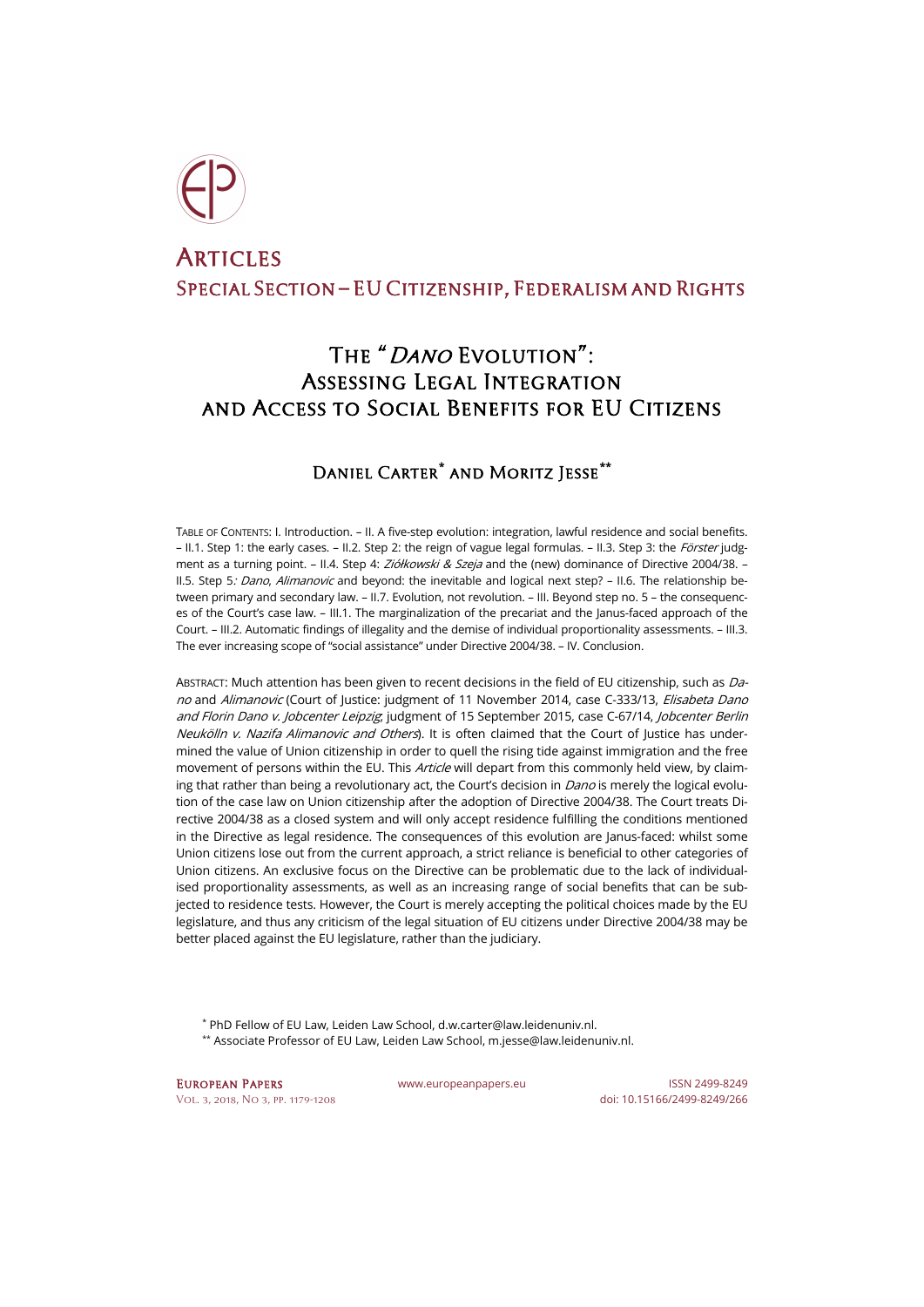KEYWORDS: EU citizenship – legal residence – social assistance – integration – Dano – Directive 2004/38.

#### I. Introduction

When it comes to welfare entitlement, defining the precise scope of Union citizenship has always been controversial. The decisions of the Court of Justice come under intense scrutiny, with opinion inevitably divided over the role in which the EU judiciary should play in developing the value and rights associated with Union citizenship. Most recently, the " $Da$ no Quartet" has caused a stir, as this line of cases illustrates an apparent shift in the approach of the Court and the ultimate outcomes for applicants[.1](#page-1-0) There are a number of explanations as to why this shift has occurred. The most common is that the Court has largely abandoned its traditional stance of protecting EU citizens and furthering the value of Union citizenship by interpreting the law away from its market-based confines, $2$  and that through its decisions the Court is reacting to the current Zeitgeist by attempting to help quell the nationalist tide sweeping across Europe.<sup>[3](#page-1-2)</sup> Alternatively, rather than the Court changing, it is the "inputs" it receives, i.e. the "deserving" nature of the applicants in question, which have led to controversial decisions such as *Dano* and *Alimanovic*.<sup>[4](#page-1-3)</sup>

However, this Article will put forward a different, more orthodox reading of the Court's case law concerning the legal integration of EU citizens and their access to social benefits. As others have suggested, either explicitly or implicitly,<sup>[5](#page-1-4)</sup> it will be claimed that

<span id="page-1-0"></span><sup>1</sup> This is defined as the series of cases concerning "special non-contributory cash benefits", which runs through Court of Justice: judgment of 19 September 2013, case C-140/12, Brey, judgment of 11 November 2014, case C-333/13, Dano; judgment of 15 September 2015, case C-67/14, Alimanovic; judgment of 25 February 2016, case C-299/14, García-Nieto and Others.

<span id="page-1-1"></span> $2$  N. NIC SHUIBHNE, Limits Rising, Duties Ascending: The Changing Legal Shape of Union Citizenship, in Common Market Law Review, 2015, p. 889 et seq.; C. O'BRIEN, The ECJ Sacrifices EU Citizenship in Vain: Commission v United Kingdom, in Common Market Law Review, 2017, p. 209 et seq.; E. SPAVENTA, Earned Citizenship – Understanding Union Citizenship Through Its Scope, in D. KOCHENOV (ed.), EU Citizenship and Federalism: The Role of Rights, Cambridge: Cambridge University Press, 2017, p. 204 et seq.

<span id="page-1-2"></span><sup>3</sup> U. ŠADL, S. SANKARI, Why Did the Citizenship Jurisprudence Change?, in D. THYM (ed.), Questioning EU Citizenship: Judges and Limits of Free Movement and Solidarity in the EU, Oxford, Portland: Hart, 2017, p. 91 et seq., p. 109; C. O'BRIEN, The ECJ Sacrifices EU Citizenship in Vain, cit.

<span id="page-1-3"></span><sup>4</sup> G. DAVIES, Has the Court Changed, or Have the Cases? The Deservingness of Litigants as an Element in Court of Justice Citizenship Adjudication, in Journal of European Public Policy, 2018, p. 1442 et seq.

<span id="page-1-4"></span><sup>5</sup> See, amongst others, M. VAN DEN BRINK, *The Court and the Legislators: Who Should Define the Scope* of Free Movement in the EU?, in R. BAUBÖCK (ed.), Debating European Citizenship, Cham: Springer, 2019, p. 133 et seq.; K. LENAERTS, European Union Citizenship, National Welfare Systems and Social Solidarity, in Jurisprudencija, 2011, p. 397 et seq.; D. THYM, The Evolution of Citizens' Rights in Light of the European Union's Constitutional Development, in D. THYM (ed.), Questioning EU Citizenship, cit.; N. NIC SHUIBHNE, Limits Rising, Duties Ascending, cit.; G. DAVIES, Has the Court Changed, or Have the Cases?, cit.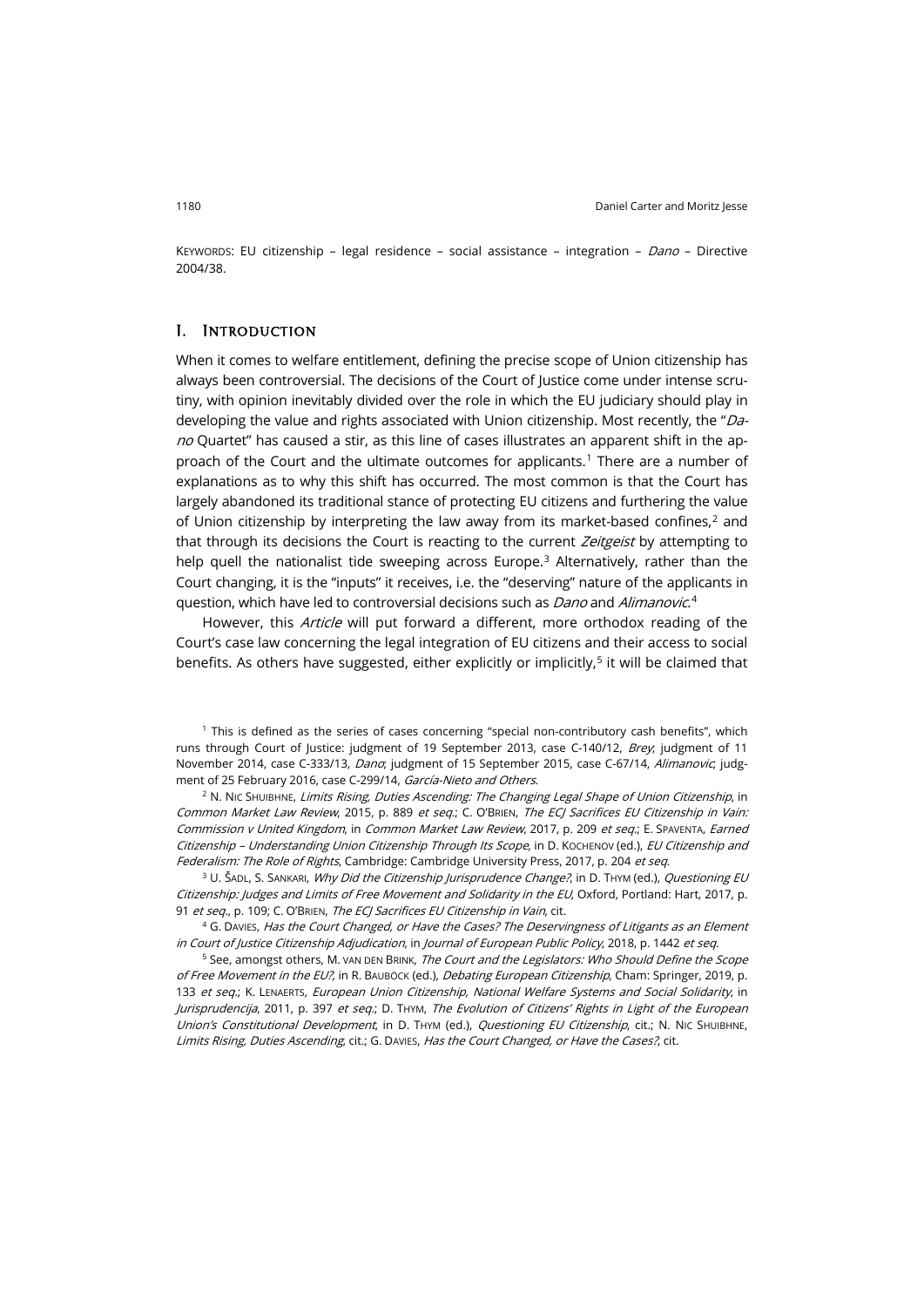rather than engaging in a "swift dismantling project" of the Union citizenship *acquis*,<sup>[6](#page-2-0)</sup> Dano and Alimanovic are not the revolutionary cases that they are sometimes asserted to be. Instead, the developments both before and after *Dano* can be attributed to a natural evolution of the case law following the introduction of Directive 2004/38. In this respect, it will be argued that the alleged "patchwork" of citizenship case law is less patchy and more coherent than commonly assumed.[7](#page-2-1) In doing so, it will test the hypothesis that, in fact, the reasoning and outcomes of the decisions, despite some minor details, are on the whole convincing. $8 \text{ In other words, setting aside the fractions norma 8 \text{ In other words, setting aside the fractions norma$ tive and political arguments surrounding the cases, it will be claimed that legal developments can be explained as mostly logical and predictable evolution of the law. This "evolution" can be best explained as "interpretation cessat in claris", and conforms to the standard method of legal reasoning used by the Court, which dictates that so long as the wording of a legal text is clear, there is no reason to search for a more purposive or teleological meaning beyond its ordinary understanding, as is the case with the adoption and interpretation of Directive 2004/38.[9](#page-2-3)

This evolution of the law will be laid out in five stages, in which the Court defined the legal position of economically inactive EU citizens, as well as their residence rights and ability to access social benefits. In this respect, it will be asserted that the key turning point in the case law was in fact the Förster case in 2008.<sup>[10](#page-2-4)</sup> It was then that the Court first shifted from a qualitative approach, based on a teleological understanding of the concept of Union citizenship under the Treaty provisions, and using concepts such as "genuine" or "real" links, and "certain level(s) of integration", to a much more quantitative approach, based on a formalistic, textual interpretation of the definitions and conditions for social entitlements and legal residence contained in Directive 2004/38. Despite one or two exceptions, this approach was gradually consolidated in other cases, such as Ziółkowski and later *Dano*.<sup>[11](#page-2-5)</sup> The decisions taken by the Court are of course always embedded in a complex mixture of legal and non-legal factors, which all have likely contributed to the Court's

<sup>6</sup> C. O'BRIEN, The ECJ Sacrifices EU Citizenship in Vain, cit., p. 210.

<span id="page-2-1"></span><span id="page-2-0"></span> $7$  C. O'BRIEN, United in Adversity: EU Citizenship, Social Justice and the Cautionary Tale of the UK, Oxford, Portland: Hart, 2017, p. 35.

<span id="page-2-2"></span><sup>8</sup> U. NEERGAARD, Europe and the Welfare State – Friends, Foes, or …?, in Yearbook of European Law, 2016, p. 377.

<span id="page-2-3"></span><sup>9</sup> K. LENAERTS, J.A. GUTIÉRREZ-FONS, To Say What the Law of the EU Is: Methods of Interpretation and the European Court of Justice, in EUI AEL Working Papers, no. 9, 2013, p. 7.

<span id="page-2-4"></span><sup>10</sup> Court of Justice, judgment of 18 November 2008, case C-158/07, *Förster*. For example, see the difference between G. DAVIES, Has the Court Changed, or Have the Cases?, cit., and A. HOOGENBOOM, CJEU Case Law on EU Citizenship: Normatively Consistent? Unlikely! A Response to Davies "Has the Court Changed, or Have the Cases?", in EU Law Analysis, 13 November 2018[, eulawanalysis.blogspot.com.](http://eulawanalysis.blogspot.com/2018/11/cjeu-case-law-on-eu-citizenship.html)

<span id="page-2-5"></span><sup>11</sup> Court of Justice, judgment of 21 December 2011, joined cases C-424/10 and C-425/10, Ziółkowski and Szeja; Dano, cit.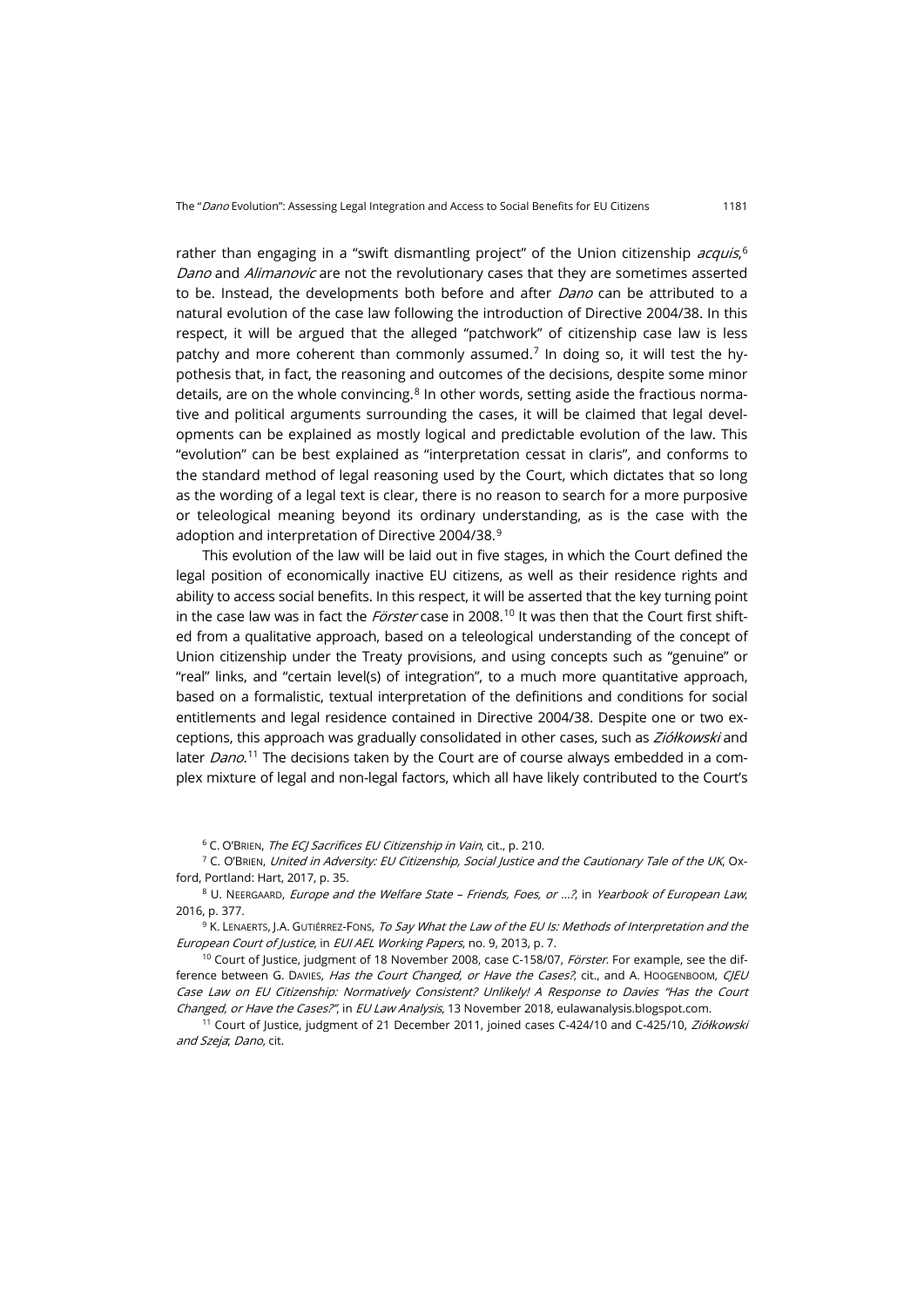attitude and approach.<sup>[12](#page-3-0)</sup> However, it will be shown that the *Dano* judgment can be seen as a product of rather conventional evolution of case law after the adoption of Directive 2004/38, rather than a full-on departure from the pre-existing *acquis*.<sup>[13](#page-3-1)</sup>

The Article will then move on to discuss some of the consequences arising from the Court's formalistic interpretation of Directive 2004/38. For EU citizens, the Court's approach is Janus-faced. On the one hand, the inherent privilege for economically active individuals within the Directive will lead to a more precarious position for EU citizens already existing at the margins of society, who can lose protection and even legal residence. The other side of the coin is increased rights for other individuals, such as family members, permanent residents and same-sex spouses, who can benefit from the Directive. The exclusive focus on the Directive is also problematic due to the lack of individualised proportionality tests and automatic tests of legal residence, as well as the ever-broadening scope of social assistance and the range of social benefits that can be subjected to residence tests. It will be concluded that despite the problems associated with a strict interpretation of the Directive, particular for certain groups of EU citizens, it has to be acknowledged that the Court is merely accepting the political choices made by the EU legislature, and by applying such rules as laid down in secondary legislation, the Court is sticking to its standard method of legal reasoning. As such, any criticism of the legal situation of EU citizens under Directive 2004/38, which is often valid and justified, may be better placed against the EU legislature rather than the judiciary.

## <span id="page-3-2"></span>II. A five-step evolution: integration, lawful residence and social **BENEFITS**

The following section will briefly explain how legal residence and in particular access to social benefits for economically inactive EU citizens, which range from job-seeker allowances, minimum subsistence fees, to student maintenance grants, has developed over time. In five steps, it will be shown that the *Dano* and *Alimanovic* decisions should not be seen as surprising or even revolutionary decisions but rather as a product of a logical and legally coherent progression of the law following the adoption of Directive 2004/38.

#### ii.1. Step 1: the early cases

Accessing a Member State's "circle of solidarity" has never been open-ended or unconditional for economically inactive EU citizens.[14](#page-3-2) Traditionally, workers, the self-employed

<span id="page-3-0"></span><sup>&</sup>lt;sup>12</sup> G. DAVIES, Has the Court Changed, or Have the Cases?, cit., p. 1443; U. ŠADL, S. SANKARI, Why Did the Citizenship Jurisprudence Change?, cit.

<span id="page-3-1"></span><sup>13</sup> N. NIC SHUIBHNE, Limits Rising, Duties Ascending, cit., p. 907; D. SCHIEK, Perspectives on Social Citizenship in the EU: From Status Positivus to Status Socialis Activus Via Two Forms of Transnational Solidarity, in D. KOCHENOV (ed.), EU Citizenship and Federalism, cit., pp. 360-361.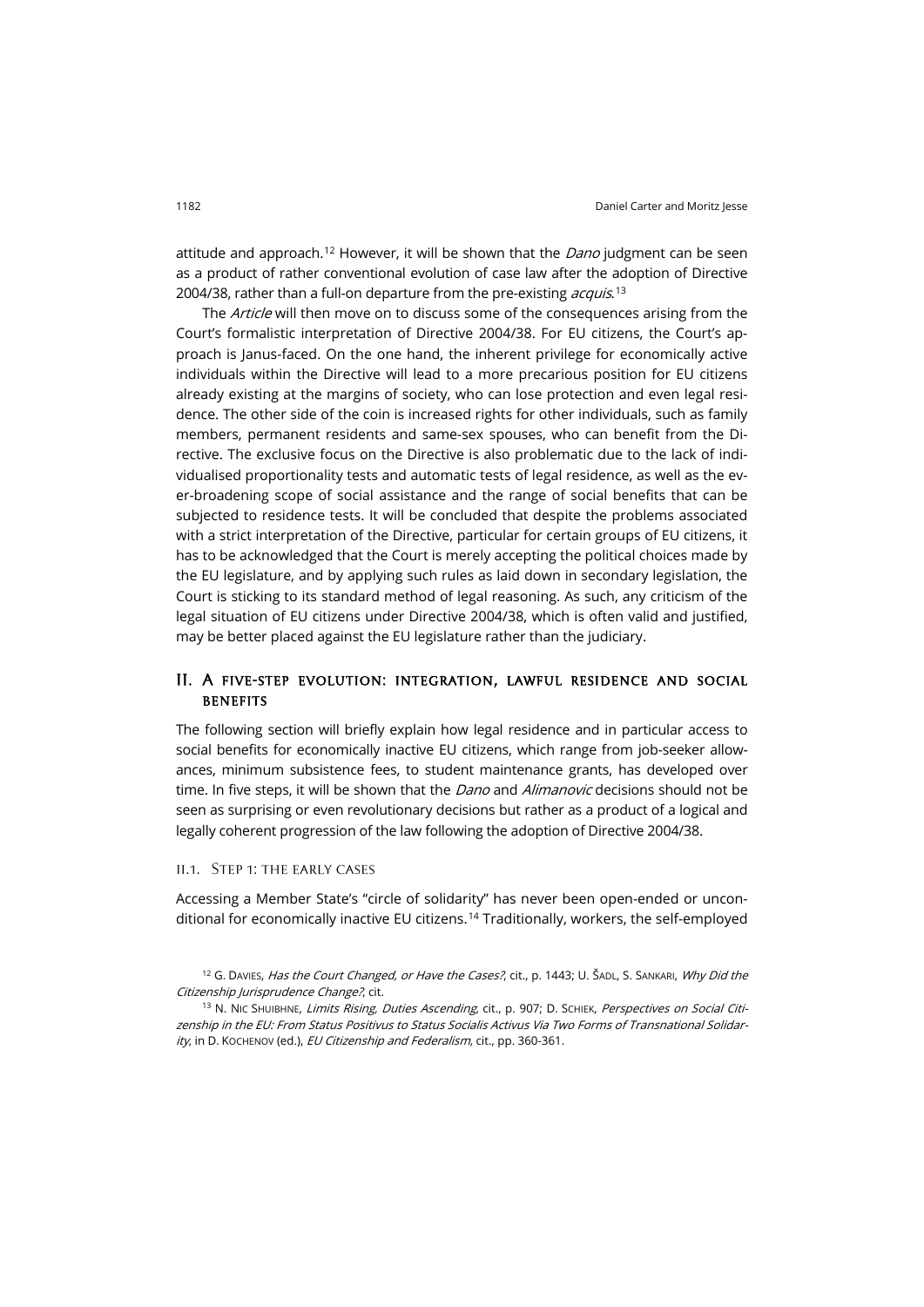and their family members were awarded equal treatment not only with regard to accessing employment and working conditions in the strict sense but also with regard to all other social advantages enjoyed by domestic workers and Member State nationals,[15](#page-4-0) including accessing all manner of social benefits. Other categories of individuals moving throughout the EU were not granted such far-reaching equal treatment rights.<sup>[16](#page-4-1)</sup> Following the introduction of EU citizenship in the Treaty of Maastricht, academic discussion was divided about its precise nature in this regard, and it took a while before the Court stepped into this discussion in the 1990s with a series of judgments which defined the value of EU citizenship.<sup>[17](#page-4-2)</sup>

In *Martínez Sala*, the Court held that a Spanish national residing lawfully in Germany for over 20 years could not be denied equal treatment with regard to social (security) benefits, in the form of a child benefit,<sup>[18](#page-4-3)</sup> solely because her residence permit granted on the basis of national law had expired and she was yet to receive a new one. In this seminal case, the Court first linked the freedom of EU citizens to move and reside throughout the Union with the principle of equal treatment.<sup>[19](#page-4-4)</sup> The decision excited many commentators about the prospect of equal treatment being extended beyond the realms of economic activity and to arise solely on the basis of residence.<sup>[20](#page-4-5)</sup> At first,

<sup>14</sup> H. VERSCHUEREN, Preventing "Benefit Tourism" in the EU: A Narrow or Broad Interpretation of the Possibilities Offered by the ECJ in Dano?, in Common Market Law Review, 2015, p. 364.

<span id="page-4-0"></span><sup>15</sup> Regulation (EEC) 1612/68 of the Council of 15 October 1968 on freedom of movement for workers within the Community; see R. PLENDER, Citizenship and Immigration, in European Law Business Review, 2005, pp. 566-567.

<span id="page-4-1"></span><sup>16</sup> This was the case even after the adoption of the "Residency Directives": Directive 90/364/EEC of the Council of 28 June 1990 on the right of residence; Directive 68/360/EEC of the Council of 15 October 1968 on the abolition of restrictions on movement and residence within the Community for workers of Member States and their families; Directive 93/96/EEC of the Council of 29 October 1993 on the right of residence for students; see D. KOSTAKOPOULOU, Nested "Old" and "New" Citizenships in the European Union: Bringing Out the Complexity, in Columbia Journal of European Law, 1998, pp. 389, 404-405.

<span id="page-4-2"></span><sup>17</sup> For example, see J. Shaw, *The Many Pasts and Futures of Citizenship in the EU*, in *European Law* Review, 1997, p. 554 et seq.; J.H.H. WEILER, European Neo-constitutionalism: In Search of Foundations for the European Constitutional Order, in Political Studies, 1996, p. 517 et seq.; D. KOSTAKOPOULOU, Towards a Theory of Constructive Citizenship in Europe, in Journal of Political Philosophy, 1996, p. 337 et seq.

<span id="page-4-3"></span> $18$  Defined as a family benefit under Art. 1, para. u, let. i), of Regulation (EEC) 1408/71 of the Council of 14 June 1971 on the application of social security schemes to employed persons and their families moving within the Community; see also Court of Justice, judgment of 12 May 1998, case C-85/96, Martínez Sala v. Freistaat Bayern, para. 24.

<sup>19</sup> Art. 8, para. 2, TEC (now Arts 20 and 21 TFEU) and Art. 6 TEC (now Art. 18 TFEU) respectively.

<span id="page-4-5"></span><span id="page-4-4"></span><sup>20</sup> J. SHAW, A View of the Citizenship Classics: Martínez Sala and Subsequent Cases on Citizenship of the Union, in M. POIARES MADURO, L. AZOULAI (eds), The Past and Future of EU Law: The Classics of EU Law Revisited on the 50<sup>th</sup> Anniversary of the Rome Treaty, Oxford, Portland: Hart, 2010, p. 356 et seq.; see also C. CLOSA, The Concept of Citizenship in the Treaty of the European Union, in Common Market Law Review, 1992, p. 1137 et seq.; C. VINCENZI, European Citizenship and Free Movement Rights in the United Kingdom, in Public Law, 1995, p. 259 et seq.; E. MEEHAN, Citizenship and the European Community, in Political Quarterly, 1993, p. 172 et seq.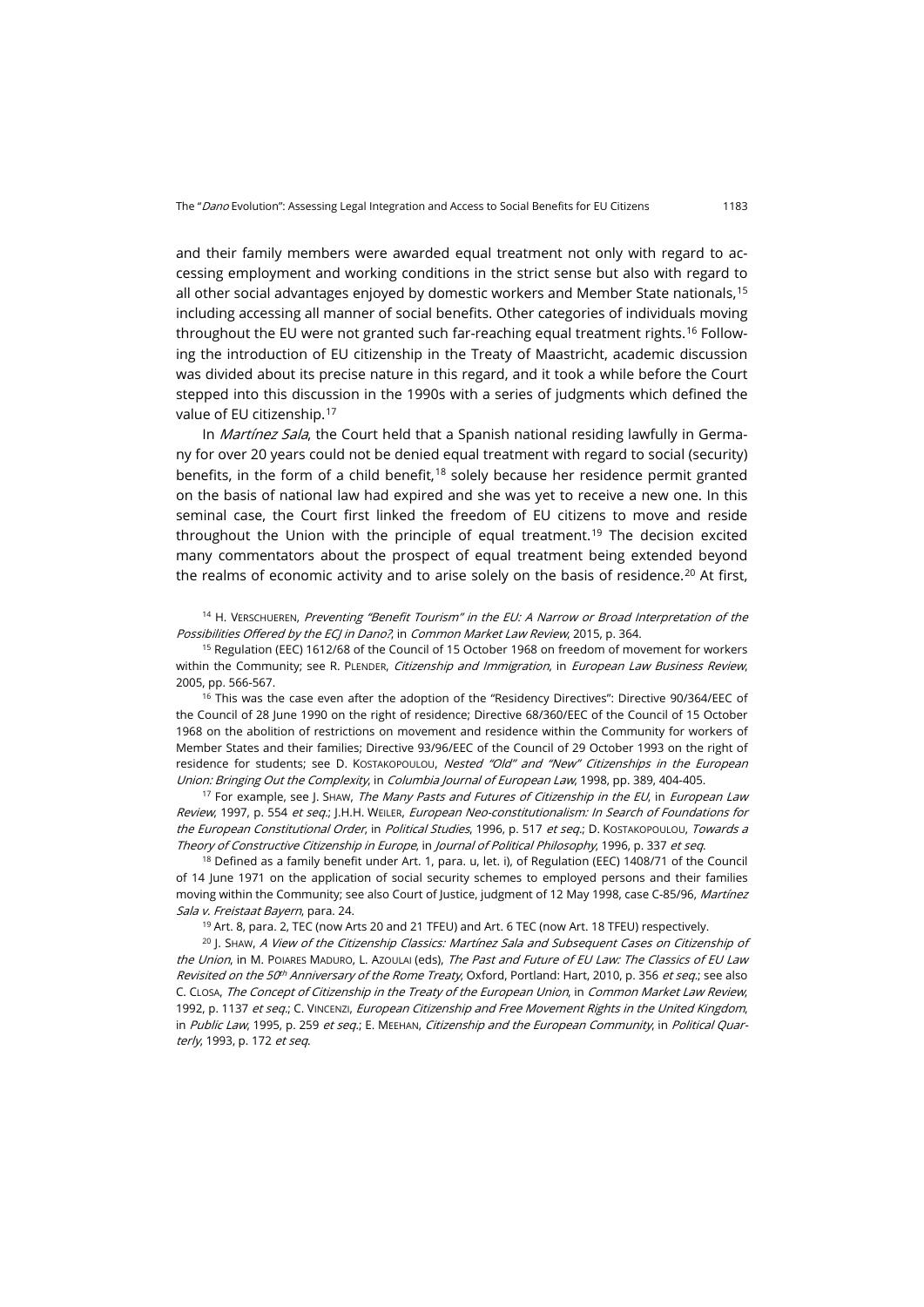this seemed attainable, as the scope of Union citizenship and the link between any kind of legal residence and equal treatment was extended further in the cases of *Baumbast* and Trojani.

In *Baumbast*, even though no social benefit was at stake, the Court found a national measure rejecting a right of residence for Mr Baumbast's Colombian wife disproportionate, even though he arguably failed to meet the conditions laid down in the Residency Directive 90/364. His health insurance did not cover all risks, as was technically required by this predecessor to Directive 2004/38.<sup>[21](#page-5-0)</sup> The Court held that he could, nevertheless, rely directly on Art. 18 of the Treaty establishing the European Community (TEC), now Art. 21 TFEU, to obtain a right to reside and consequently equal treatment.<sup>[22](#page-5-1)</sup> Baumbast showed that Directive 90/364, a Directive adopted before EU citizenship was introduced into the EC Treaty, did not limit the wider application of Art. 18 TEC to persons who arguably had no right of residence under secondary legislation.

The Court developed this line of argument further in *Trojani*, where a Frenchman residing in Belgium and working for the Salvation Army in return for "pocket money", food, and shelter was denied access to the Belgian "minimex" social assistance benefit. In its decision, the Court outlined three situations in which an application for social assistance must be granted. The first is if they can be classified as a worker and are engaged in "genuine" economic activity. The second is if the individual has resided in the host-Member State for a "period of time" (à la Martínez Sala). Trojani added a third situation, where the individual was in possession of a residence permit granted on the basis of *national* law. This was held to be enough to demonstrate lawful residence also from the perspective of EU law, with all the benefits that that status entails. This again demonstrated that a right of residence could be established outside the conditions under applicable secondary legislation. As shall be seen, this far-reaching approach that blurs the distinction between national and EU-based residence is now obsolete in the wake of Directive 2004/38.

Even during this period in which cases were mostly decided in favour of the applicants, the Court, nonetheless, reiterated the ability of Member States to protect their welfare system from unreasonable burdens posed by EU citizens. In *Baumbast*, the Court emphasised that whilst the preamble to Directive 90/364 stated that individuals must not become an unreasonable burden on the host Member State, this was not the case with either Mr Baumbast or the members of his family.<sup>[23](#page-5-2)</sup> In *Trojani*, the Court again emphasised that the right to move and reside is not unconditional and can be limited to ensure the EU citizen has "sufficient resources to avoid becoming a burden on

<sup>21</sup> Art. 1 of Directive 90/364/EEC, cit.

<span id="page-5-2"></span><span id="page-5-1"></span><span id="page-5-0"></span><sup>&</sup>lt;sup>22</sup> Court of Justice, judgment of 17 September 2002, case C-413/99, *Baumbast and R*; see C. TIMMERMANS, Martínez Sala and Baumbast Revisited, in M. POIARES MADURO, L. AzOULAI (eds), The Past and Future of EU Law, cit., pp. 345-355.

<sup>&</sup>lt;sup>23</sup> Baumbast and R, cit., paras 90-92.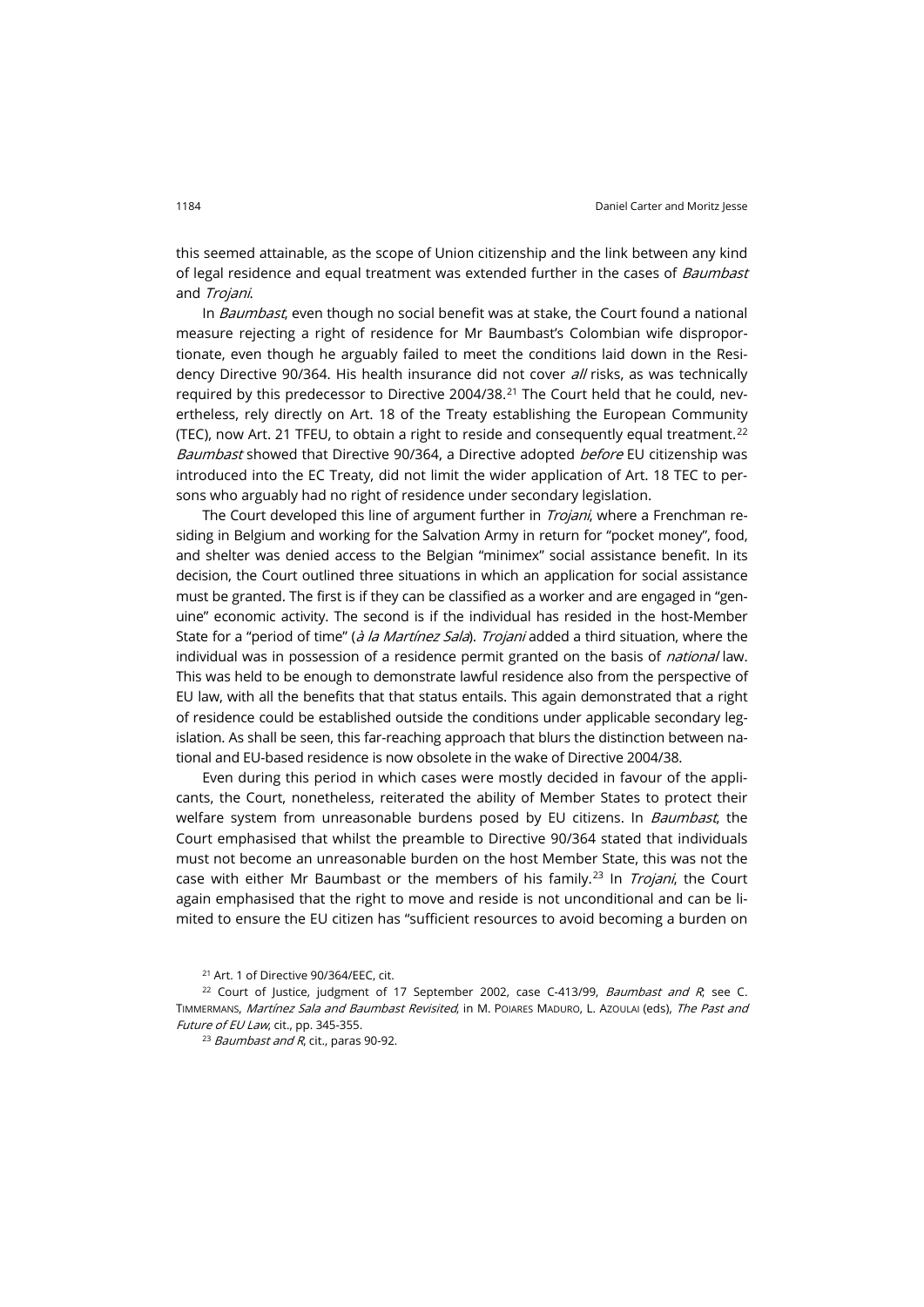the social assistance system", $^{24}$  $^{24}$  $^{24}$  even if Mr Trojani's specific situation was not consid-ered.<sup>[25](#page-6-1)</sup> These formative cases emphasised the independent legal value of Union citizenship by linking what is now Art. 21 TFEU directly with the right to equal treatment under Art. 18 TFEU. National residence status was also linked with equal treatment, with primary law seemingly trumping both EU secondary legislation, which at the time proceeded the introduction of Union citizenship, as well as national legislation, with any re-striction having to be judged in the light of proportionality.<sup>[26](#page-6-2)</sup>

#### ii.2. Step 2: the reign of vague legal formulas

The next wave of cases that reached the Court before the adoption of Directive 2004/38 concerned a variety of categories of social benefits ranging from student loans to unemployment benefits. Whilst the legal environments which governed the access to these benefits were quite different, the Court dealt with this variety of social benefits in a surprisingly similar fashion. In Grzelczyk and Bidar, two cases which concerned the rights of students in accessing minimum subsistence benefits and student financing, $27$ the Court developed a complicated formula to test when individuals can access equal rights regarding access to social benefits and when such access can be denied. On paper, these formulas recognised the legitimate interest of Member States to protect the financial sustainability of their welfare systems. However, in practice they strengthened the position of individual applicants  $vis-\partial - vis$  the State, again arguably circumventing conditions contained in applicable secondary legislation. It should be noted that in the case of students, Directive 93/96 was adopted shortly before the Treaty of Maastricht entered into force in November 1993 and is slightly different from the situation in stage 1 where the relevant secondary law was adopted clearly before Maastricht.

Grzelczyk concerned a French student in Belgium claiming minimum subsistence assistance in the final year of his studies. Art. 1 of Directive 93/96 stated that students must assure national authorities that they were in possession of sufficient resources to avoid becoming a burden on the host-state's social assistance system, whilst Art. 4 further stated that students would have a right of residence so long as these conditions were met. Despite this, the Court held that denying a right of residence could never be the "automatic consequence" of a mere request of social assistance, $^{28}$  $^{28}$  $^{28}$  and that the Member State in question must demonstrate "a degree of financial solidarity" with the migrant, assuming the difficulties are temporary and the individual does not become an "unreasonable" bur-

<sup>26</sup> N. NIC SHUIBHNE, Limits Rising, Duties Ascending, cit.

<span id="page-6-4"></span><span id="page-6-3"></span><span id="page-6-2"></span><span id="page-6-1"></span><span id="page-6-0"></span><sup>27</sup> Court of Justice: judgment of 20 September 2001, case C-184/99, Grzelczyk; judgment of 15 March 2005, case C-209/03, Bidar.

<sup>28</sup> Grzelczyk, cit., para. 43.

<sup>&</sup>lt;sup>24</sup> Court of Justice, judgment of 7 September 2004, case C-456/02, *Trojani*, para. 33.

<sup>25</sup> Ibid., paras 32-33.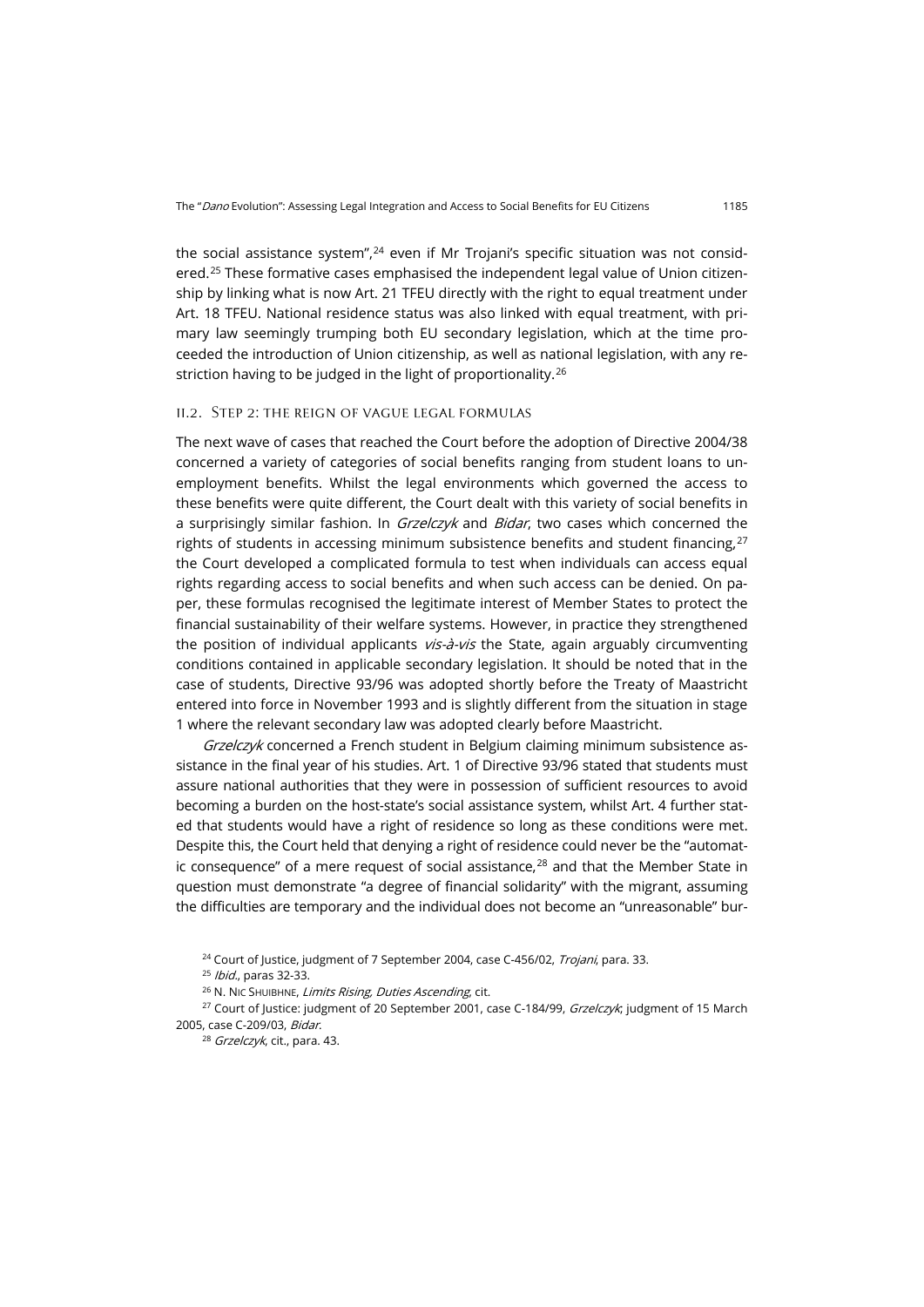den on the public finances of the host state.<sup>[29](#page-7-0)</sup> In doing so, the Court introduced a subtle distinction between burdens that could be considered "reasonable" and those so "unreasonable" as to break this bond of financial solidarity between the host-state and the migrant student, $30$  even if Belgium could in theory still revoke or refuse to renew Mr Grzelcyk's residence permit.<sup>[31](#page-7-2)</sup> However, the decision gave no real indication as to how to define the terms "unreasonable burden", "automatic consequences" and "temporary problems". This was not helpful to national administrators and created a constant threat as denying such an application for social assistance benefits who claim to be hit by temporary financial difficulties could be subsequently found to breach the bonds financial solidarity, as it would not constitute an *unreasonable* burden in the particular case.

In *Bidar*, the Court reiterated that a "genuine link" between the applicant and the host society which could expressed through a "sufficient level" of integration, which would allow economically inactive students to access student financing in the host state. The UK rule, which required three years' residence to establish such a link was held, in principle, to be legal.<sup>[32](#page-7-3)</sup> However, it was too restrictive as it made it impossible for nationals of other Member States to demonstrate "integration" in any way *other* than three years' residence.<sup>[33](#page-7-4)</sup> Assessing Mr Bidar's situation, the Court found that as he had undergone a significant portion of his secondary education in the UK, a "genuine link" with British society could be established.<sup>[34](#page-7-5)</sup> Like in *Grzelczyk*, the Court did not define the terminology used. Authorities only knew that  $\eta$  three years' residence was *not* suitable as an exclusive category for determining a "sufficient degree of integration"; and that  $2$ ) such a sufficient degree of integration existed after undergoing a significant portion of secondary education in the host State. Member States could theoretically protect their social assistance systems from unreasonable burdens by denying claims from individuals with an insufficient links to the host societies. However, the vague formula provided by the Court always meant that they faced an elevated risk of violating EU law.[35](#page-7-6) A similar formula was constructed in the context of jobseekers' allowances under the free movement of workers, without any of the terminology being concretely defined. In *Collins*, the Court held that a period of working in the UK for 15 years *before* a claim for a jobseeker's allowance was lodged was too distant to establish a "sufficiently close connection" with the UK's labour market. However, a "genuine link" between the

<sup>29</sup> Ibid., para. 44.

<span id="page-7-3"></span><span id="page-7-2"></span><span id="page-7-1"></span><span id="page-7-0"></span><sup>30</sup> D. KOSTAKOPOULOU, European Union Citizenship: Writing the Future, in European Law Journal, 2007, p. 623 et seq.; C. O'BRIEN, United in Adversity, cit.

<sup>31</sup> Grzelczyk, cit., paras 42-43.

<sup>32</sup> Bidar, cit., para. 52.

<sup>33</sup> Ibid., para. 61.

34 *Ibid.*, paras 60-62.

<span id="page-7-6"></span><span id="page-7-5"></span><span id="page-7-4"></span>35 N. NIC SHUIBHNE, What I tell You Three Times Is True: Lawful Residence and Equal Treatment After Dano, in Maastricht Journal of European and Comparative Law, 2016, p. 920.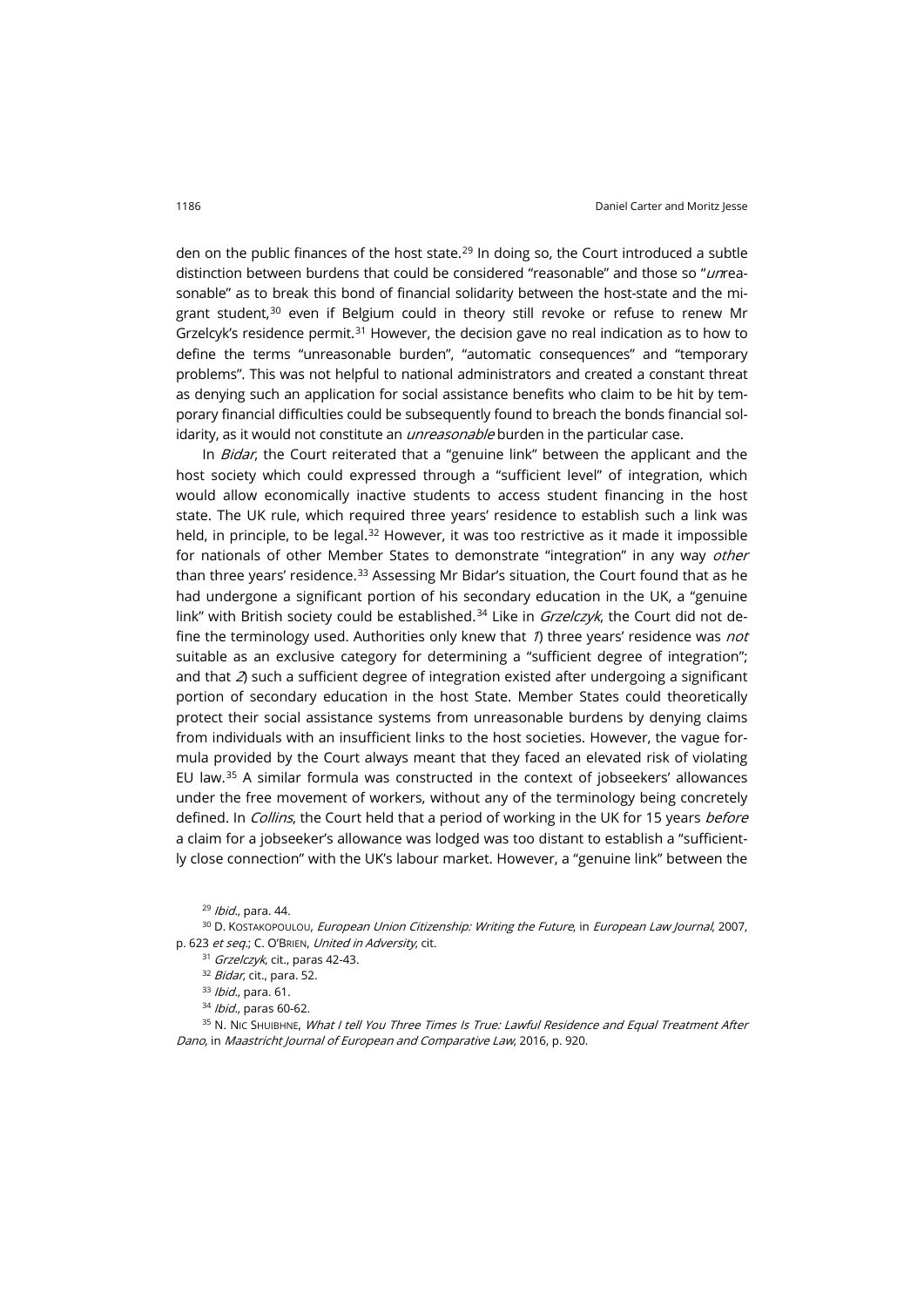jobseeker and the employment market could be established through a "reasonable period" of residence within which the candidate "genuinely" sought work.[36](#page-8-0) This would oblige the Member State to grant social benefits "intended to facilitate access to employment in the labour market".[37](#page-8-1)

The Court has intermittently used such an approach after the adoption of Directive 2004/[38](#page-8-2), with the most recent example being *Brey*, decided in 2013.<sup>38</sup> It is argued here that this case is more of an outliner inspired by the older purposive approach of the Court. The case concerned yet another form of social benefit, this time a pension supplement, however, the Court used the same vague formula to determine its accessibility. Austria rejected the claim of a retired German couple, stating that that they did not have legal residence under Directive 2004/38 due to their insufficient income. In its judgment, the Third Chamber of the Court emphasised the link between Art. 7 of Directive 2004/38 and the requirement not to rely on welfare benefits in the country of residence. However, it also stated the common *dictum* that an "automatic" denial of social assistance based on the presumption of insufficient resources is not permitted. Instead, the Member State in question must assess on a case-by-case basis whether an individual places an unreasonable burden on the welfare system of the state as a whole, by reference to the personal circumstances of the individual, and must comply with the principle of proportionality.<sup>[39](#page-8-3)</sup> This, therefore, required national authorities to assess every single claim, even during the first three months of residence where Directive 2004/38 rules out social assistance, [40](#page-8-4) against the impact such granting would have on the financial stability of the national welfare system overall. The formula put a heavy burden on the Member States and authorities while handing a significant advantage to individual applicants, and presupposed assessments that many (decentralized) administrations in charge of granting social benefits will find impossible to perform in prac-tice.<sup>[41](#page-8-5)</sup> Brey was rendered by the Third Chamber of the Court in the year 2013 and seems out of place compared to subsequent developments.<sup>[42](#page-8-6)</sup> By 2014 the Grand Chamber of the Court had already moved on and adjusted its approach not only in Da-

<sup>36</sup> Court of Justice, judgment of 23 March 2004, case C-138/02, *Collins*, para. 69.

<sup>37</sup> Ibid., para. 63.

<span id="page-8-2"></span><span id="page-8-1"></span><span id="page-8-0"></span>38 P. MINDERHOUD, S. MANTU, Back to the Roots? No Access to Social Assistance for Union Citizens Who Are Economically Inactive, in D. Thym (ed.), Questioning EU Citizenship: Judges and the Limits of Free Movement and Solidarity in the EU, Oxford, Portland: Hart, 2017, pp. 197-198.

 $39$  Brey, cit., paras 63-64.

<span id="page-8-4"></span><span id="page-8-3"></span><sup>40</sup> Art. 6 of Directive 2004/38/EC of the European Parliament and the Council of 29 April 2004 on the right of citizens of the Union and their family members to move and reside freely within the territory of the Member States.

<span id="page-8-6"></span><span id="page-8-5"></span>41 N. NIC SHUIBHNE, Limits Rising, Duties Ascending, cit.; C. O'BRIEN, United in Adversity, cit., p. 49; see also C. O'BRIEN, The ECJ Sacrifices EU Citizenship in Vain, cit., p. 216.

<sup>42</sup> Brev: cit.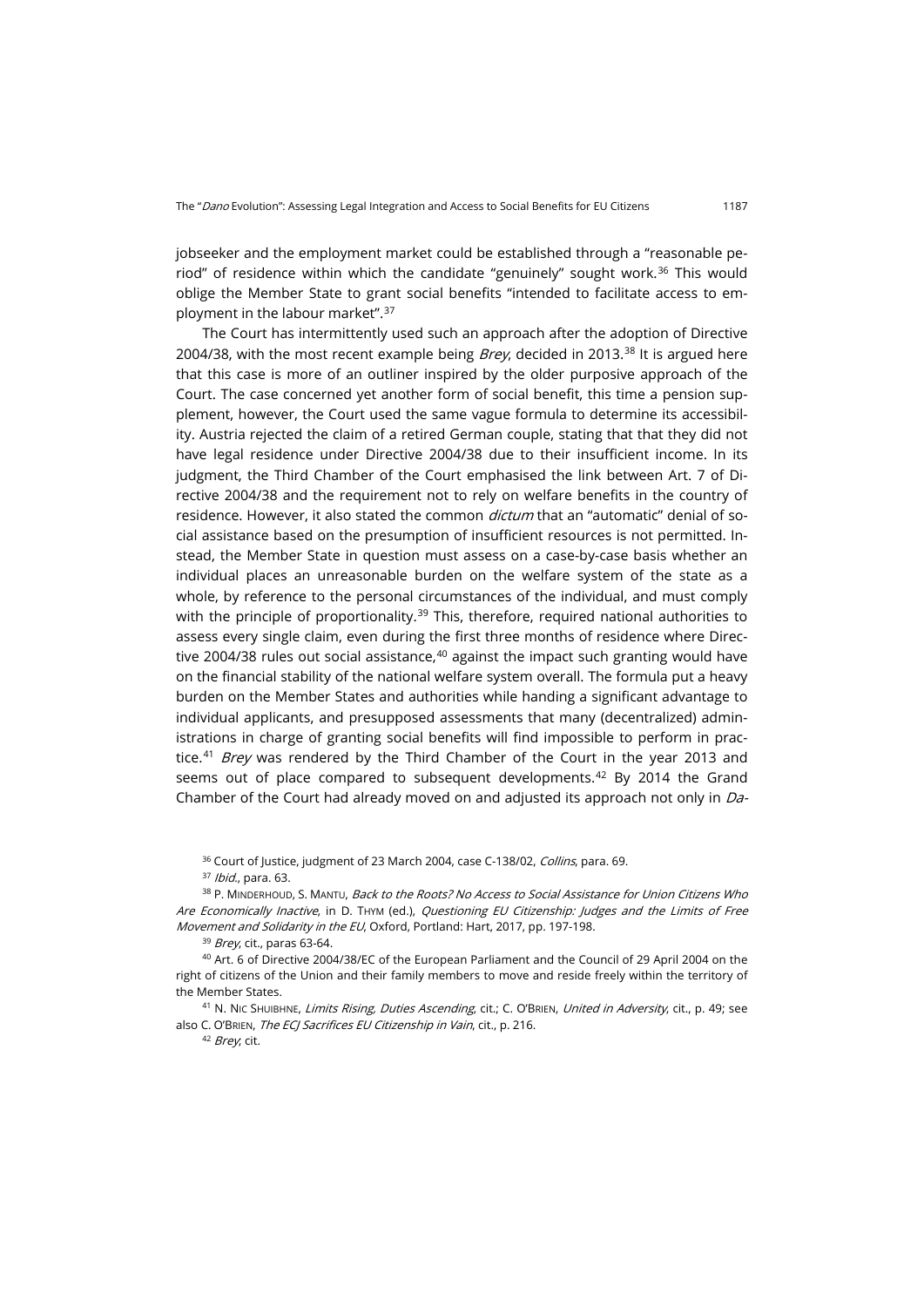*no* but also in *Förster* and *Ziółkowski*.<sup>[43](#page-9-0)</sup> This suggests that *Brey* is the "swansong" of the Court's old qualitative approach, sang solely by the Third Chamber, rather than a signal of continuity of the orthodox approach.<sup>[44](#page-9-1)</sup>

#### II.3. STEP 3: THE FÖRSTER JUDGMENT AS A TURNING POINT

Directive 2004/38 had the purpose of unifying the fragmented legal landscape consisting of several Directives and Regulations for various groups of EU citizens into one co-herent piece of legislation.<sup>[45](#page-9-2)</sup> Furthermore, it sought to codify case law interpreting the rights of EU citizens, which was mostly interpreting Treaty provisions directly. At the same time, it must also be seen as the expression of the EU legislator fulfilling its role under Arts 20 and 21 TFEU to adopt secondary legislation providing for the enjoyment, but also for the limitation and conditions of free movement rights, as opposed to preexisting Directives. It was adopted specifically on the Union citizenship and equal treatment bases, giving further effect to these primary law rights. We argue here that the Court of Justice effectively took the adoption of Directive 2004/38 as an opportunity to review and adjust its case law. This is akin to what happened in the first step described above, albeit the mirror image of the early cases of the Court, when the Court took the introduction of Union citizenship as an occasion to re-define its approach to free movement in the light of newly established Treaty provisions. The first opportunity the Court had to do this reversal was the Förster case rendered in 2008, although the facts of the case took place prior to the adoption and transposition of Directive 2004/38.[46](#page-9-3)

Jacqueline Förster was a German national who had studied in Amsterdam. Because she was working, she was able to claim Dutch study benefits as she was an EU worker and therefore entitled to all "social advantages" under Art. 7, para. 2, of Regulation 1612/68. However, during a regular check at a later stage of her studies the Dutch authorities discovered that Ms Förster was not employed for a short period of time and asked her to repay the benefits she received during these months. Relying on the *Bidar* case, Ms Förster argued that she had a sufficient degree of integration and genuine links with the Netherlands and could not be obliged to repay the benefits received. The case seemed an appropriate opportunity to merge the elements of allowing for access to social benefits because of a "certain degree of integration" known from Bidar with the elements of tem-

#### 43 Ziółkowski and Szeja, cit.; Förster, cit.

<span id="page-9-1"></span><span id="page-9-0"></span>44 N. NIC SHUIBHNE, Limits Rising, Duties Ascending, cit., pp. 892, 905-907; D. SCHIEK, Perspectives on Social Citizenship in the EU, cit., pp. 360-361.

<span id="page-9-2"></span><sup>45</sup> As stated in the Directive, it amends Regulation (EEC) 1612/68 of the Council of 15 October 1968 on freedom of movement for workers within the Community and repeals Directives 64/221/EEC, 68/360/EEC, 72/194/EEC, 73/148/EEC, 75/34/EEC, 75/35/EEC, 90/364/EEC, 90/365/EEC and 93/96/EEC.

<span id="page-9-3"></span><sup>46</sup> For more information on the case see O. GOLYNKER, Case C-158/07, Jacqueline Förster v. Hoofddirectie van de Informatie Beheer Groep, Judgment of the Court (Grand Chamber) of 18 November 2008, Not Yet Reported, in Common Market Law Review, 2009, p. 2021 et seq.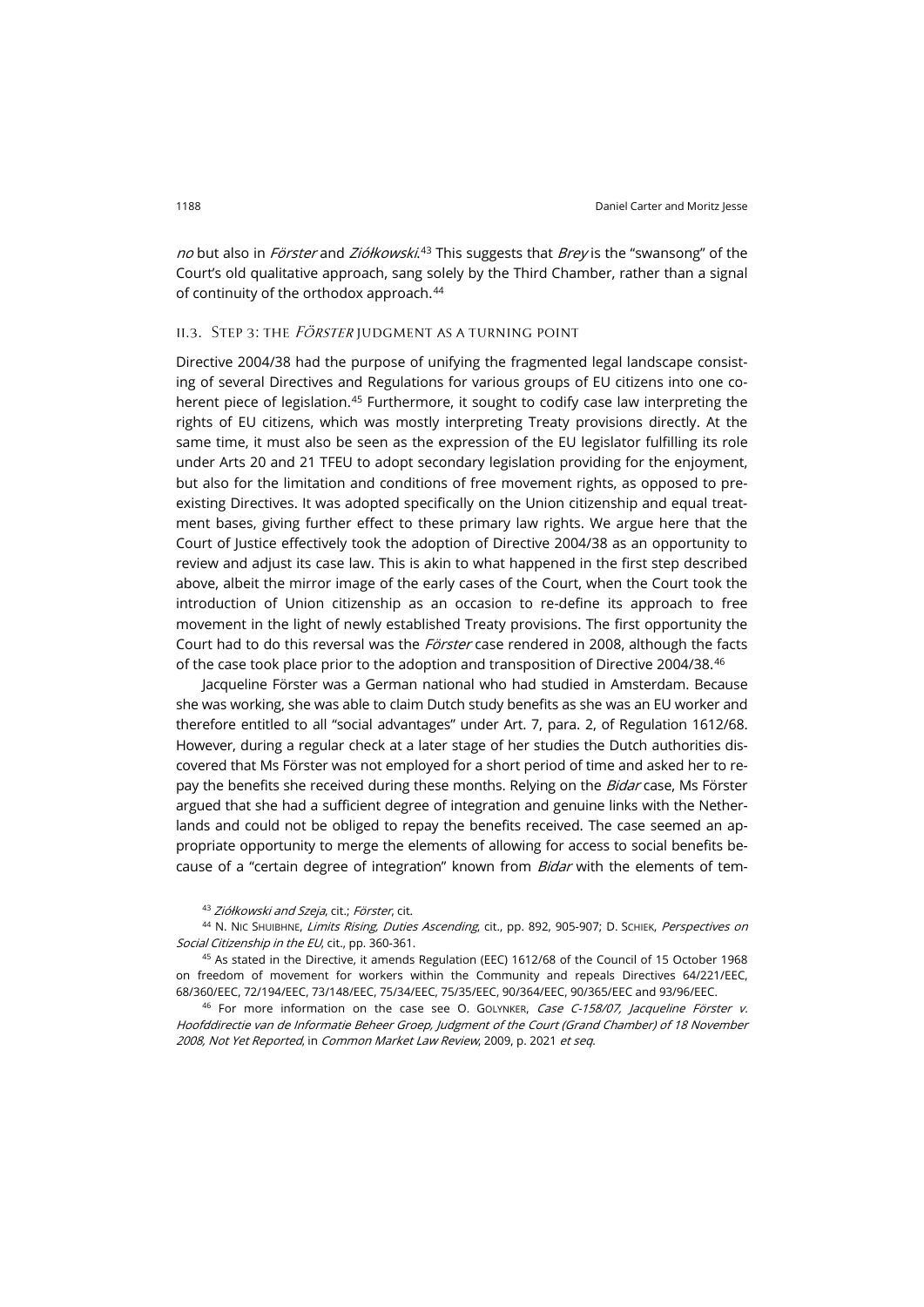poral financial solidarity known from *Grzelczyk*.<sup>[47](#page-10-0)</sup> However, this did not happen. Instead, the Court dramatically changed the substance of the "certain degree of integration" test to access the welfare system of the host-Member State as an economically inactive student, while the very wording of the test used by the Court stated exactly the same. In Bidar, three years' residence was just *one* indicator allowed to consider if a genuine link existed. In Förster, the Court accepted the Dutch rule defining five years' legal residence as the on- $\mu$  way of proving a sufficient degree of integration. This condition was by itself held pro-portionate to the legitimate aim of guaranteeing a genuine link.<sup>[48](#page-10-1)</sup>

In its reasoning, the Court signalled the importance of permanent residence under Art. 16, para. 1, of Directive 2004/38, which also requires five years of legal and contin-uous residence, even though the Directive was not applicable to the facts of the case.<sup>[49](#page-10-2)</sup> It is remarkable that the Court was able to shift from a qualitative to a quantitative test that assumes a sufficient level of integration only after five year's residence without changing one word in how the reasoning is formulated.<sup>[50](#page-10-3)</sup> Rather, by linking it to the Directive, it was the entire meaning of the concepts that changed. The decision meant in practice that students needed to either be economically active or have permanent residence status under Art. 16, para. 1, of the Directive before they were entitled to student grants and loans. This decision by the Court immediately created more legal certainty and made things much easier for national administrators. It also signalled to Member States that a strict word-for-word transposition of the Directive including restrictions to access public benefits for students would not be struck down by the Court on the basis of primary EU law and earlier decisions such as *Bidar*. The rules as contained in the Directive, particularly those relating to permanent residence and student financing were a key part of the political compromise leading to the Directive's adoption.<sup>[51](#page-10-4)</sup> As later case law has shown, this promise was lived-up to by the Court.

#### ii.4. Step 4: Ziółkowski and the (new) dominance of Directive 2004/38

The next step in our evolution was Ziółkowski, decided in 2011 and which concerned the nature of the newly established permanent residence status under the Directive.<sup>[52](#page-10-5)</sup>

<span id="page-10-0"></span><sup>47</sup> On this issue, see M. JESSE, The Legal Value of "Integration" in European Law, in European Law Journal, 2011, p. 174 et seq.; S. O'LEARY, Equal Treatment and EU Citizens: A New Chapter on Cross-border Educational Mobility and Access to Student Financial Assistance, in European Law Review, 2009, p. 612 et seq.; see also A. Hoogenboom, C/EU Case Law on EU Citizenship, cit.

48 Förster, cit., paras 52-54.

49 *Ibid.*, para. 55.

<span id="page-10-3"></span><span id="page-10-2"></span><span id="page-10-1"></span>50 M. JESSE, The Legal Value of "Integration" in European Law, cit.; S. O'LEARY, Equal Treatment and EU Citizens, cit., p. 622.

<span id="page-10-5"></span><span id="page-10-4"></span>51 See M. JESSE, Joined Cases C-424/10, Tomasz Ziółkowski v. Land Berlin, and C-425/10, Barbara Szeja, Maria-Magdalena Szeja, Marlon Szeja v. Land Berlin, Judgement of the Court of Justice (Grand Chamber) of 21 December 2011, nyr., in Common Market Law Review, 2012, p. 2003 et seq.

52 Ziółkowski and Szeja, cit.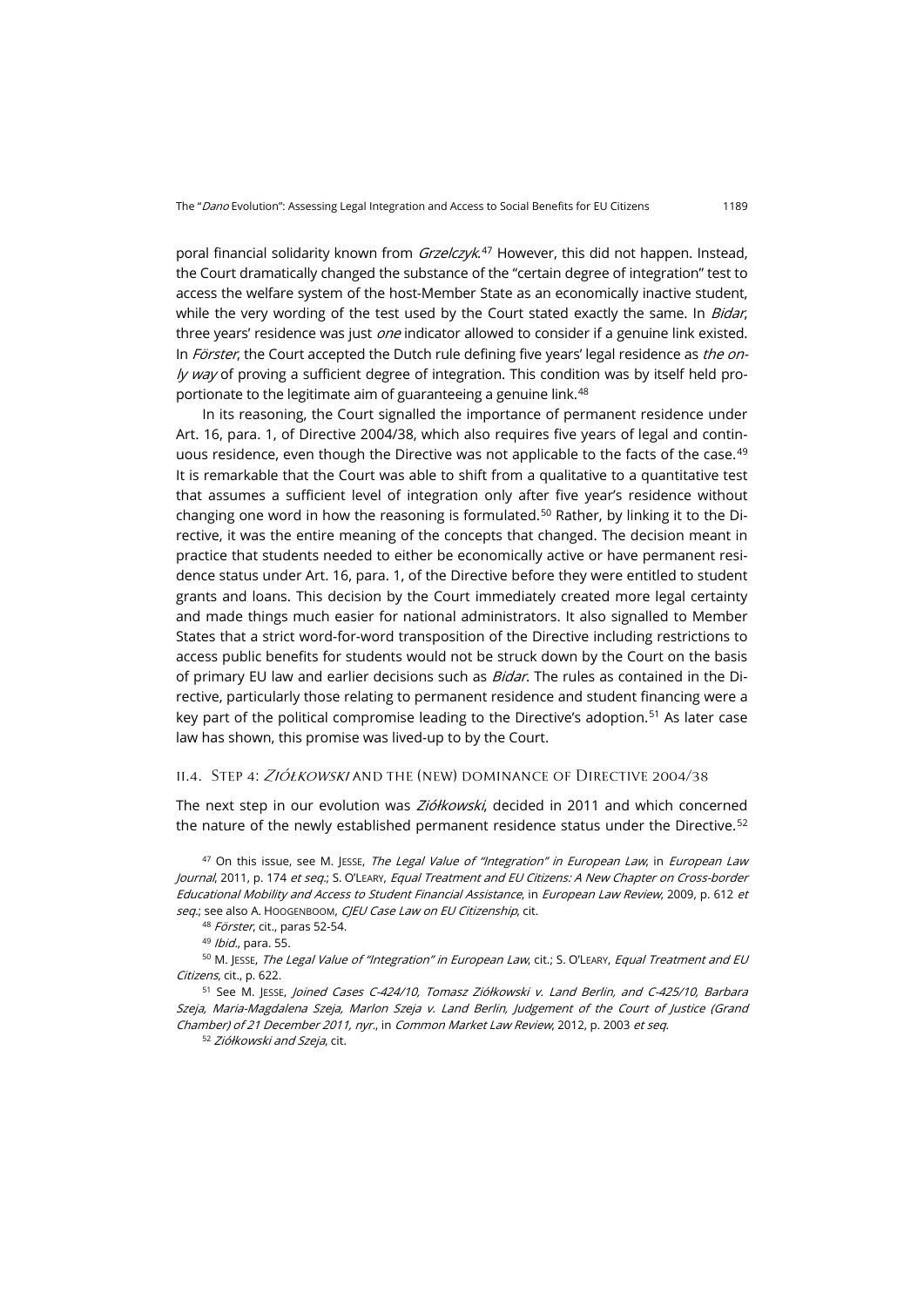In particular, it threw light on the issue of which forms of residence gives access to permanent residence rights under Art. 16, para. 1, and whether the qualifying residence period of five years could have started before Directive 2004/38 had entered into force and transposed by Member States, or even before the EU citizen's Member State of origin joined the EU. The Court had already established previously in *Lassal* that residence completed "in accordance with earlier European Union law instruments" should be considered when determining whether there has been five years residence under Art. 16, para. 1.<sup>[53](#page-11-0)</sup> However, Ziółkowski concerned the relationship between Art. 16, para. 1, permanent residence and residence on the basis of *national* humanitarian law, even though the applicants were economically inactive and did not have sufficient resources under Art. 7. In his Opinion, the Advocate General cited the Court's reasoning in *Dias*,<sup>[54](#page-11-1)</sup> which stated that permanent residence under Directive 2004/38 was, above all, a tool to assist with the integration of EU citizens in the host Member State. In his Opinion, this meant that length of residence on the basis of national law as well as EU law should be considered, as well as taking into account other "qualitative factors".<sup>[55](#page-11-2)</sup>

However, the Court continued on the path of a more textual, formalistic interpretation of the Directive. Instead of accepting at all types of legal residence under EU and national law, the Court held that the definition of "legal" and "continuous" residence for five years under Art. 16, para. 1, of the Directive must be interpreted autonomously from national law. There is, after all, no reference to national law in Arts 7 or 16, para. 1, of Directive 2004/38. Hence only residence in conformity with Art. 7 of the Directive can lead to permanent residences status under Art. 16, para. 1. This includes, however, periods of residence in compliance with the conditions mentioned in Art. 7 before the en-try into force of the Directive and even before the accession of new Member States.<sup>[56](#page-11-3)</sup> In Ziółkowski, the applicants could not prove that they had sufficient resources in the fiveyear period before requesting permanent residence, hence their residence did not comply with the conditions of Art. 7 of the Directive and permanent residence under Art. 16, para. 1, could not be established.

Neither the Advocate General nor the Court mentioned the *Förster* judgment in Ziółkowski. Others have, therefore, marked Ziółkowski and not Förster as the turning point from a *rights-opening* to a *rights-closing approach* only.<sup>[57](#page-11-4)</sup> Yet, it is our claim that

<sup>53</sup> Court of Justice, judgment of 7 October 2010, case C-162/09, *Lassal*, para. 40.

<span id="page-11-1"></span><span id="page-11-0"></span><sup>54</sup> Court of Justice, judgment of 21 July 2011, case C-325/09, *Dias*, para. 64; Opinion of AG Bot delivered on 14 September 2011, joined cases C-424/10 and C-425/10, Ziółkowski and Szeja, para. 53.

55 Opinion of AG Bot, Ziółkowski and Szeja, cit., paras 53-54.

<span id="page-11-3"></span><span id="page-11-2"></span>56 Ziółkowski and Szeja, cit., para. 63; see also M. JESSE, Joined Cases C-424/10, Tomasz Ziółkowski v. Land Berlin, and C-425/10, Barbara Szeja, Maria-Magdalena Szeja, Marlon Szeja v. Land Berlin, Judgement of the Court of Justice (Grand Chamber) of 21 December 2011, nyr., cit.

<span id="page-11-4"></span>57 U. ŠADL, S. SANKARI, Why Did the Citizenship Jurisprudence Change?, cit., p. 91 et seq.; N. NIC SHUIBHNE, Limits Rising, Duties Ascending, cit., p. 917.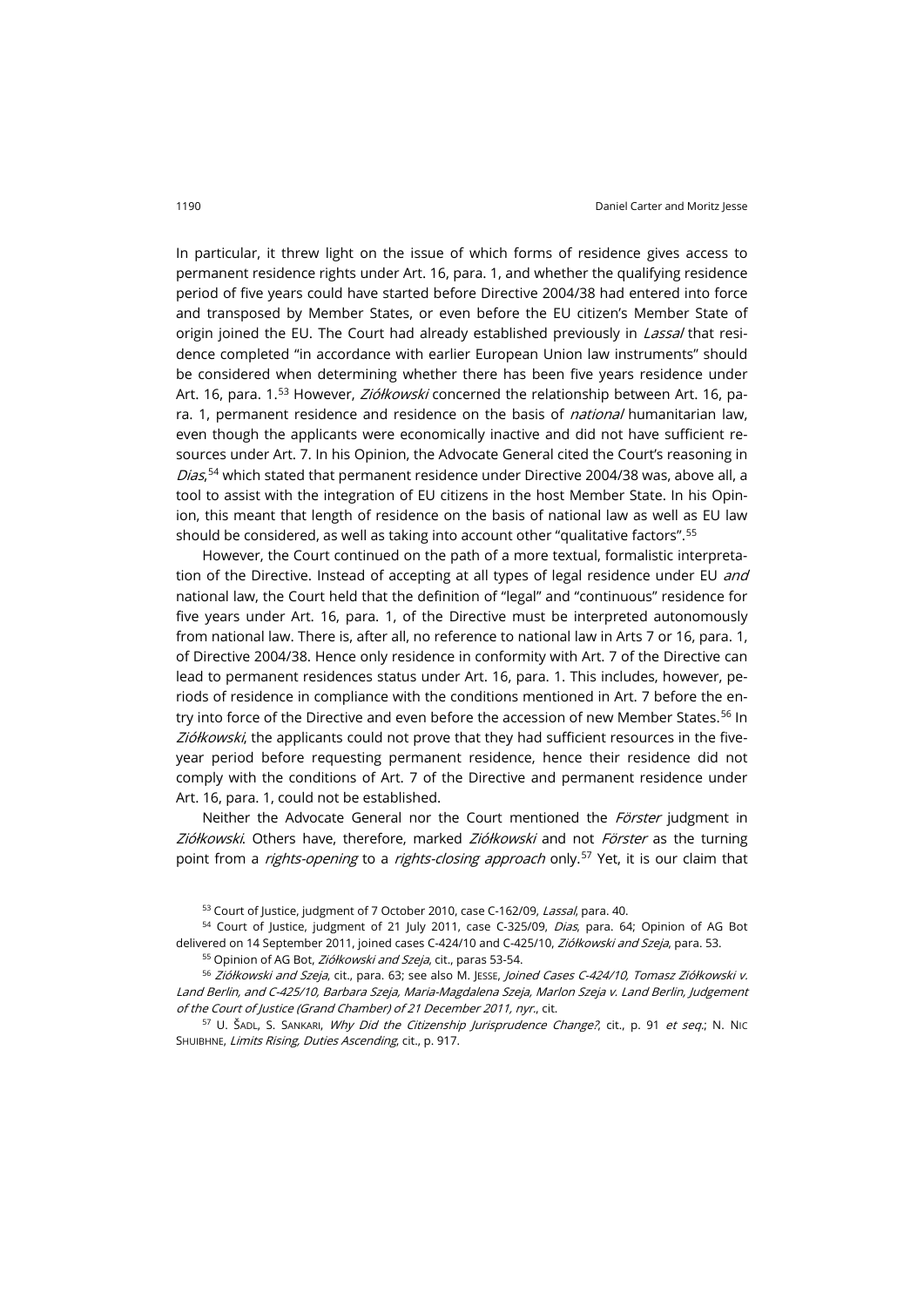both cases form a continuum. The absence of *Förster* in Ziółkowski may be because the subject matter in each case was different, or because, at least officially, the Directive did not yet apply in *Förster*. Whilst *Förster* dealt with student grants, it did touch upon permanent residence under Directive 2004/38 indirectly as five years of legal residence was the *only* way under Dutch law to show the required "degree of integration". However, the seeds sowed in Förster in 2008 fell on fertile ground in Ziółkowski, which confirmed the closed system to define the conditions for legal residence and resulting equal treatment exclusively on Directive 2004/38. After these two judgments the Directive emerged as the only frame within which the Court establishes legality of residence of EU citizens. In Förster, this link was more indirect, by validating Dutch law which transposed the Di-rective.<sup>[58](#page-12-0)</sup> In both cases, however, only the Directive and the choices made by the EU legislator therein were looked at to determine the status of the applicant in a distinct departure from the above mentioned pre-Förster jurisprudence on Union citizenship.

ii.5. Step 5: Dano, Alimanovic and beyond: the inevitable and logical NEXT STEP?

Our final step is the *Dano* case and subsequent decisions of the Court. In *Dano*, the Court allowed Germany to refuse social minimum assistance benefits for an unemployed Romanian mother, because she did not meet the conditions for legal residence in Art. 7 Directive 2004/38. She was neither a worker nor did she have sufficient resources at her disposal. Therefore, she could not rely on the right to equal treatment under Art. 24, para. 1.<sup>[59](#page-12-1)</sup> Simply put, *Dano* confirmed that individuals cannot claim equal treatment under Art. 24 unless they have a right to reside under Art. 7 of Directive 2004/38, at least within the first five years of their residence in the host Member State.<sup>[60](#page-12-2)</sup> As in *Ziółkowski*, the Court assessed legal residence and equal treatment rights exclusively within the framework created by Directive 2004/38. It declined to consider any potential quantitative or qualitative factors or "links" between Ms Dano and Germany outside of the Directive.

It is our contention that after *Förster* and *Ziółkowski*, the judgment in *Dano* was inevitable. If Union citizens, after Ziółkowski, need to comply with the conditions laid down in Art. 7 of Directive 2004/38 in order to obtain long-term residence status under Art. 16, pa-

<span id="page-12-0"></span><sup>58</sup> In *Förster*, cit., para. 55, the Court explicitly discusses permanent residence in the context of Art. 24, para. 2, of the Directive: "Directive 2004/38 […] provides in Article 24(2) that, in the case of persons other than workers, self-employed persons, persons who retain such status and members of their families (i.e. students) the host Member State is not obliged to grant maintenance assistance for studies, including vocational training, consisting in student grants or student loans, to students who have not acquired the right of permanent residence".

59 Dano, cit., para. 82.

<span id="page-12-2"></span><span id="page-12-1"></span><sup>60</sup> D. THYM, When Union Citizens Turn into Illegal Migrants: The Dano Case, in European Law Review, 2015, p. 249 et seq.; N. NIC SHUIBHNE, Limits Rising, Duties Ascending, cit.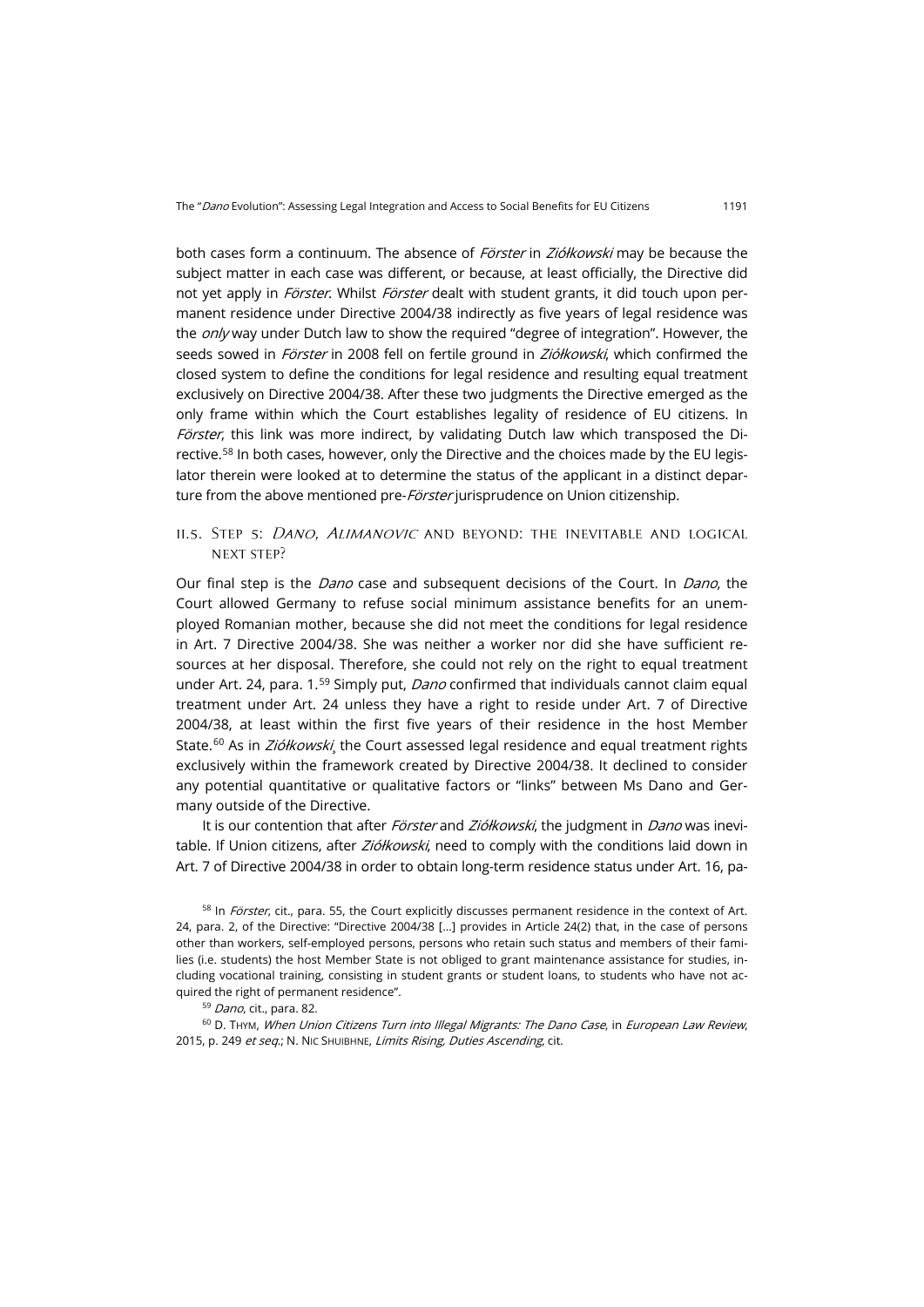ra. 1, then it stands to reason that they must comply with the conditions of Art. 7 *during* the initial five-year period of residence if they wish to claim equal treatment and social benefits under the same legal instrument. Separate concepts of legal residence for the purposes of Arts 6, 7, 16, para. 1, and/or 24, of Directive 2004/38 would be detrimental to legal certainty and coherence, which the Directive was meant to introduce. Put in simple terms, after Förster, Ziółkowski, and Dano, access to permanent residence, legal residence and equal treatment, including access to social benefits for economically inactive EU citizens, depends entirely on the *same* form of legal residence under Directive 2004/38. Primary EU law effectively plays no more role in this regard.

The Court followed the same logic in 2015 in *Alimanovic*.<sup>[61](#page-13-0)</sup> The case concerned a Swedish mother and her daughters, who returned to Germany in 2010 after some years' absence. They worked intermittently for 11 months before they lodged an application for social minimum subsistence benefits. $62$  The question was whether, as jobseekers who were formerly employed years ago and for 11 months just prior to their application, they should retain the status of worker, or be treated as jobseekers. Against the advice of AG Wathelet,<sup>[63](#page-13-2)</sup> the Court upheld the link made in *Dano* between residence in conformity with Art. 7 and equal treatment under Art. 24, para. 1, of the Citizens' Directive. As in *Dano* and *Ziółkowski*, their residence and equal treatment rights were assessed under the Directive only, with primary EU law playing no role. The Court then proceeded to apply the rules on retaining worker status as laid down in the Directive. According to Art. 7, para. 3, let. c), of Directive 2004/38, Union citizens retain the status of worker for a minimum of six months, after employment of less than 12 months. Hence Ms Alimanovic and her daughter could not retain worker status for longer than six months. Whilst they still could reside as a jobseeker under Art. 14, para. 4, let. b), the express derogation in Art. 24, para. 2, allowed Germany to deny them social assistance. Whilst not decisive in the case itself, the Court also established a new test for determining what is an "unreasonable" burden under the Directive. It moved away from a duty to establish that each individual claim of social security benefits would amount to an unreasonable burden, and instead held that "while an individual claim might not place the Member State concerned under an unreasonable burden, the accumulation of all the individual claims which would be submitted to it would be bound to do so".<sup>[64](#page-13-3)</sup>

The final case of the *Dano* "Quartet" is *Garcia-Nieto.*<sup>[65](#page-13-4)</sup> The case concerned two Spanish nationals that moved to Germany in 2012. The couple were neither married nor in a civil partnership but did have a child together. The mother moved in April 2012 with their

<sup>61</sup> Alimanovic, cit.

63 Opinion of AG Wathelet delivered on 26 March 2015, case C-67/14, Alimanovic, paras 99-109.

<sup>65</sup> García-Nieto and Others, cit.

<span id="page-13-4"></span><span id="page-13-3"></span><span id="page-13-2"></span><span id="page-13-1"></span><span id="page-13-0"></span> $62$  See also the excellent summary by N. NIC SHUIBHNE, What I Tell You Three Times Is True, cit., pp. 911-913.

<sup>&</sup>lt;sup>64</sup> Alimanovic, cit., para. 62.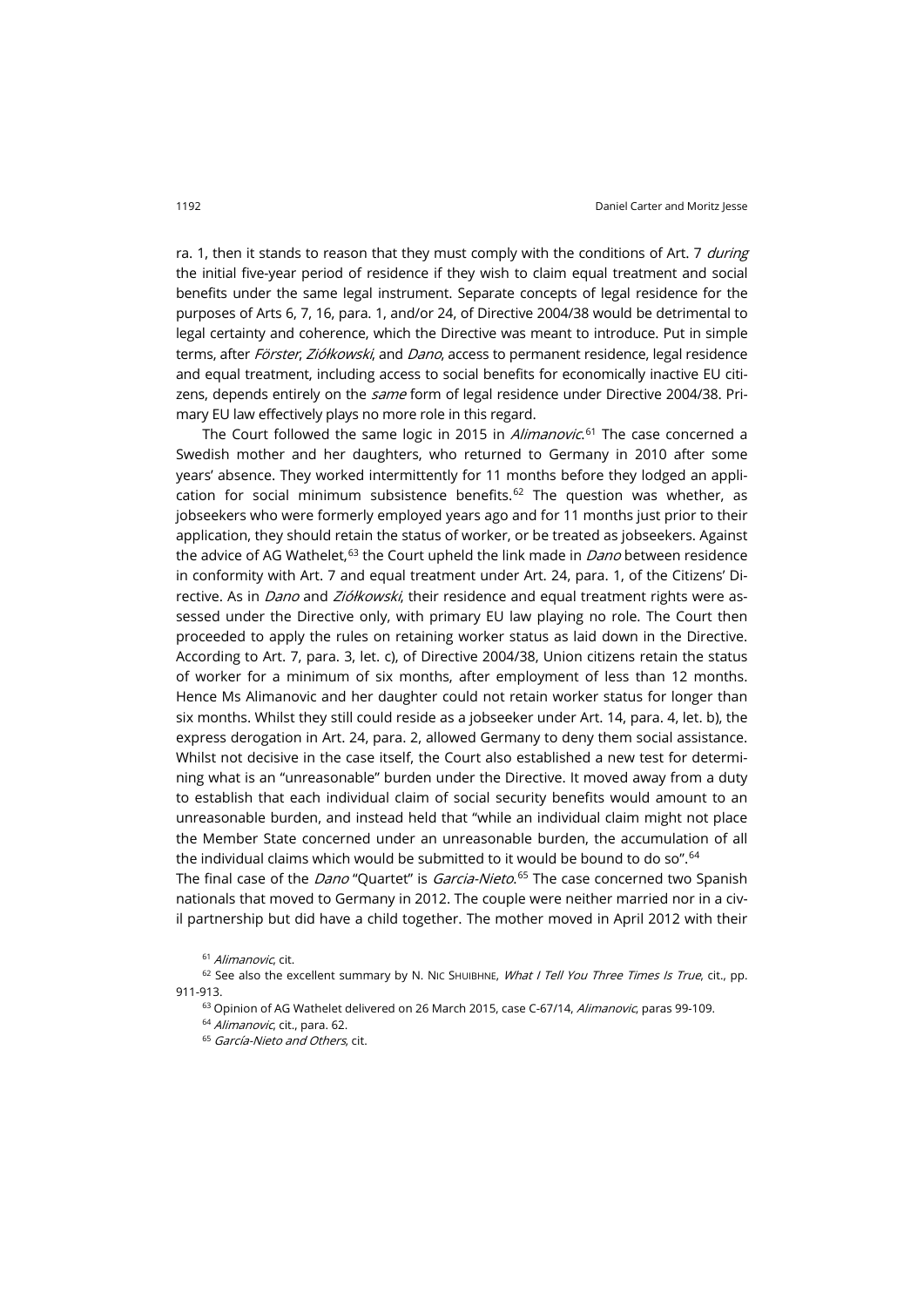common child in order to work, whilst the father moved in June of the same year with his child from a previous relationship. After arriving in Germany, the father applied for a minimum subsistence social assistance under the German Social Law, i.e. the Hartz-4 benefit under the German Social Code II (SGB II), the same social benefits as in *Dano*, from July until September. His claim was denied because he had not been residing in Germany for longer than three months. $66$  The Court held that the father and son were not entitled to this social assistance benefit as Art. 24 of Directive 2004/38 contained an explicit derogation whereby the host Member State is not obliged to grant social assistance during the first three months of residence. $67$  The Court emphasized, as did the Advocate General,<sup>[68](#page-14-2)</sup> that this limitation according to Recital 10 of the Directive seeks to maintain the "financial equilibrium of the social assistance systems of the Member States".<sup>[69](#page-14-3)</sup> The Court also makes a link with the system of retention of worker status in Alimanovic, asserting that Directive 2004/38 approach by confirming that the German rule excluding such persons from social assistance claims guarantees a "significant level of legal certainty and transparency […] while complying with the principle of proportio-nality".<sup>[70](#page-14-4)</sup> The Court here also confirms the new approach taken in *Alimanovic* to determining what is an unreasonable burden. $71$ 

#### ii.6. The relationship between primary and secondary law

After describing the evolution of case law throughout the above mentioned five steps, it is necessary to reflect on the changing legal framework for EU citizenship during this period. The Court has had to define the temporal and constitutional relationship be-tween pre-existing secondary EU law,<sup>[72](#page-14-6)</sup> the provisions on Union citizenship,<sup>[73](#page-14-7)</sup> as well as Directive 2004/38. The introduction of EU citizenship in 1993 did not immediately lead to a revision of pre-existing secondary law by the EU legislator. As such, it was not until 2004 that the full range of rights and conditions applicable to EU citizens was codified. Beforehand, the Court was required to "fill out" the Treaty provisions on EU citizenship and define their precise relationship with secondary pre-existing secondary legislation in its *acquis*,<sup>[74](#page-14-8)</sup> as has been shown above in steps 1 and 2. The Court did not overrule

<span id="page-14-4"></span><span id="page-14-3"></span><span id="page-14-2"></span><span id="page-14-1"></span><span id="page-14-0"></span><sup>66</sup> It should also be noted that the mother and common child were entitled to such benefits due to the mother's economic activity, however, the father and son were not seen as "family members" deriving rights under the Directive.

67 García-Nieto and Others, cit., para. 44.

68 Opinion of AG Wathelet delivered on 4 June 2015, case C-299/14, García-Nieto and Others, para. 70.

69 García-Nieto and Others, cit., para. 45.

<span id="page-14-5"></span><sup>71</sup> Ibid., para. 50.

<span id="page-14-6"></span><sup>72</sup> In particular, the Residency Directives 90/364/EEC, 68/360/EEC and 93/96/EEC, cit.

<span id="page-14-7"></span>73 See *supra*, steps 1 and 2.

<span id="page-14-8"></span><sup>74</sup> K. LENAERTS, J.A. GUTIÉRREZ-FONS, *To Say What the Law of the EU Is*, cit., p. 25.

<sup>70</sup> Ibid., para. 49.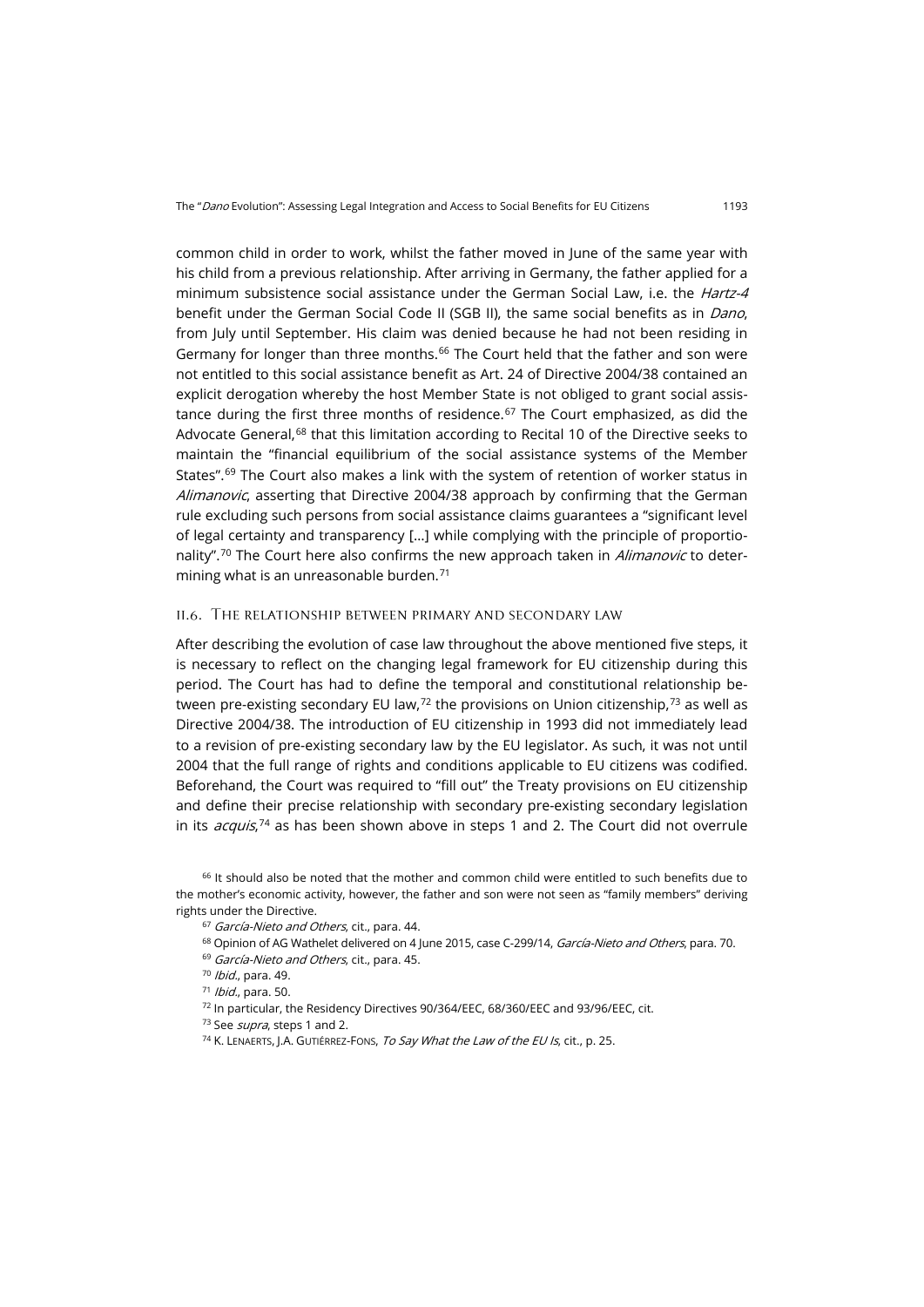existing secondary law or bluntly ignore it. Instead, it merely adopted its case law to a new legal situation after the introduction of the primary law rights contained in the provisions on EU citizenship through a teleological interpretation of the law.[75](#page-15-0) What happened in steps 3, 4, and 5 (see *supra*) with and after the *Förster* and *Ziółkowski* cases is the mirror image to this development. Directive 2004/38 was adopted on a host of legal bases, *inter alia* Art. 18 TEC (now Art. 21 TFEU) and concerns the rights and obligations of all EU citizens. The Directive codified parts of the Court's case law and also introduced new ideas and wishes of the EU legislator, such as those of permanent residence status and a specific provision on equal treatment.<sup>[76](#page-15-1)</sup> Such notions are absent from the pre-existing Directives as well as the primary law provisions on Union citizenship.<sup>[77](#page-15-2)</sup> Directive 2004/38 is therefore much clearer in defining the precise status and rights, including equal treatment rights, of  $d$ / European migrants, which were the result of the Union's (albeit imperfect) democratic decision making process, $78$  at least when compared to the loose combination of primary law rights combined with pre-existing secondary legislation. From this perspective, it is logical that the new legal situation after the adoption of Directive 2004/38 would influence the evolution of the case law. Just like after the introduction of Union citizenship, a new legal environment was created, and the Court took note and adjusted its approach accordingly, shifting towards a more formal, strict reliance on the wording of the Directive.

This is not a radical departure from the Court's traditional approach to legal reason-ing but rather its explicit, albeit largely theoretical, approach.<sup>[79](#page-15-4)</sup> This is based on the "classic" textual, contextual and purposive approach applied by other national courts. $80$ This suggests that, assuming the ordinary meaning of the text is clear, the Court need not develop further contextual or teleological interpretations of the law. That being said, the Court of Justice is not always consistent in the weight or ranking it gives to textual or purposive interpretations, and whether it has relied purely on the wording of the text in question, or primarily purposive criteria. $81$  However, the Court broadly applies the same reasoning as other courts, and contrary to what some commentators suggest, evidence from its case law suggests that it does focus most heavily on textual argu-

<span id="page-15-0"></span><sup>75</sup> See for example, T. Nowak, *The Rights of EU Citizens: A Legal-Historical Analysis*, in J. VAN DER HARST, G. HOOGERS, G. VOERMAN (eds), European Citizenship in Perspective: History, Politics and Law, Cheltenham: Edward Elgar, 2018, p. 62 et seq.

 $76$  Art. 16, para. 1, and Recital 17 of Directive 2004/38, cit.; Art. 24 of Directive 2004/38, cit.

<span id="page-15-6"></span><span id="page-15-5"></span><span id="page-15-4"></span><span id="page-15-3"></span><span id="page-15-2"></span><span id="page-15-1"></span><sup>77</sup> With the exception of the Revised Student Residency Directive 93/96/EEC of the Council of 29 October 1993 on the right of residence for students.

<sup>78</sup> M. VAN DEN BRINK, The Court and the Legislators, cit., p. 134.

 $^{79}$  K. LENAERTS, J.A. GUTIÉRREZ-FONS, To Say What the Law of the EU Is, cit.

80 G. BECK, The Legal Reasoning of the Court of Justice of the EU, Oxford, Portland: Hart, 2012, p. 281. 81 *Ibid.*, pp. 280-283.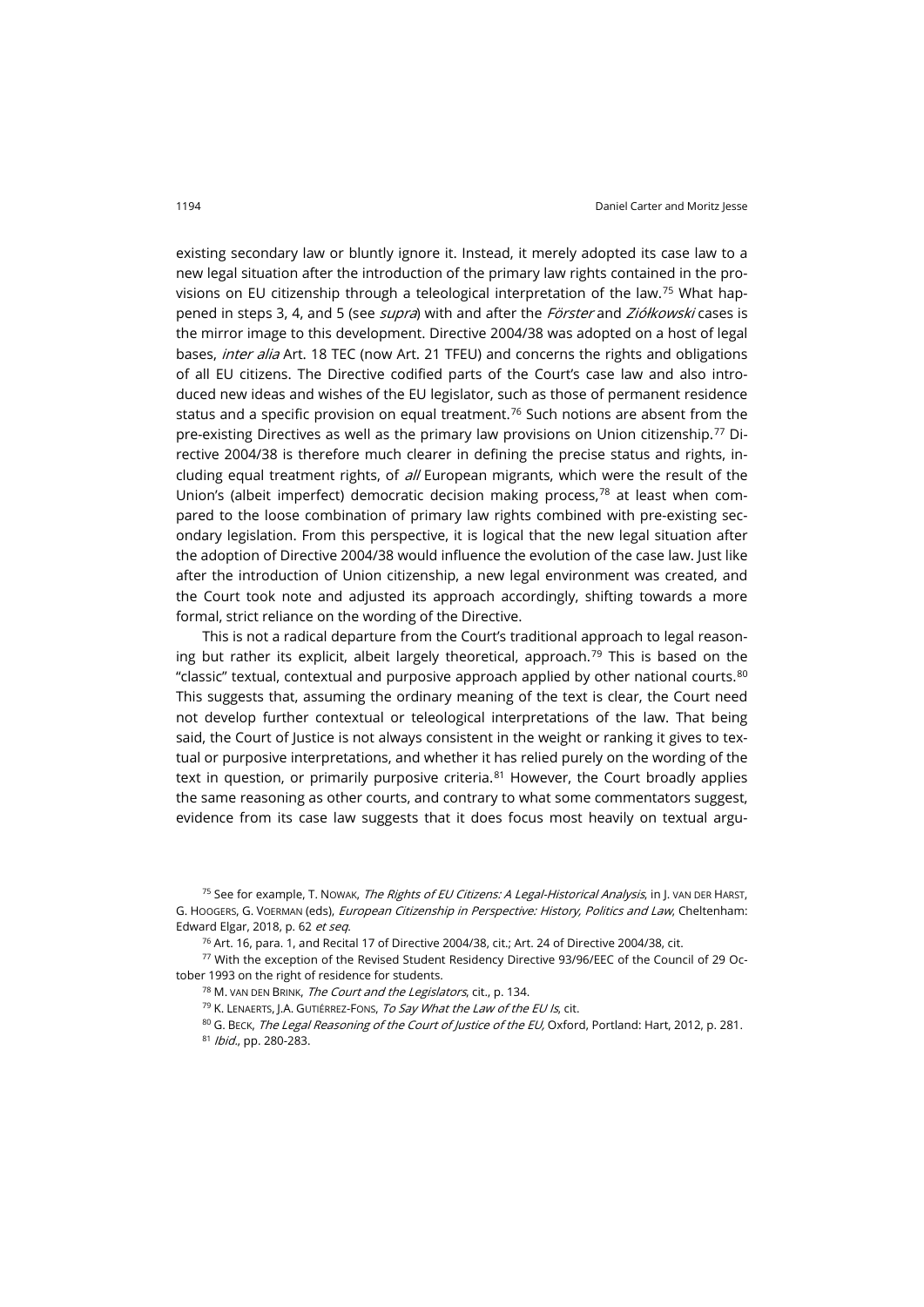ments when deciding cases, a trend which has increased significantly in recent years.<sup>[82](#page-16-0)</sup> The Court's approach must therefore be seen as part of this overall trend.

A strict literal interpretation of the law is not unproblematic. It ignores the context and real-life consequences of individual cases, as well as the social or historical circumstances behind the adoption of the text, including the weight given to multiple purposes associated with it, and the context in which the applicable word or phrase is placed. As such, a level of purpose is inherent when interpreting any legal rule.<sup>[83](#page-16-1)</sup> In fact, even in  $Da$ no the Court felt the need to look at the purpose of Art. 7 of the Directive, which is intend-ed to prevent persons from becoming an unreasonable burden.<sup>[84](#page-16-2)</sup> This is suggested to deviate from other situations in which the Court has considered the purpose of Directive 2004/38.[85](#page-16-3) However, to stray too far away from the ordinary meaning of the Directive's rules would effectively ignore its adoption entirely and could create a situation where no social benefits could ever be denied from EU migrants. $86$  It would also run counter to the principles of legal certainty and inter-institutional balance enshrined in Art. 13, para. 2, TEU.<sup>[87](#page-16-5)</sup> It sometimes seems that the Court is criticised simply for giving meaning to Directive 2004/38. For example, it is suggested that the Court has contributed towards the more widespread and sustained recent shift from a "predominantly rights-opening to predominantly rights-curbing assessments of citizenship rights".[88](#page-16-6) This is expanded upon by Niamh Nic Shuibhne in more detail: "the Court poured the content of the primary right to equal treatment into a statement in secondary law. That method turns the standard approach to conditions and limits on its head – the latter no longer temper equal treat-ment rights; they constitute the rights".<sup>[89](#page-16-7)</sup> Under this perspective, the Directive is brought up to "constitutional level", and yet the Court does not apply a constitutional level review because it fails to review the legitimacy of legislative acts  $v$ is- $\partial$ - $v$ is the Treaty and wider general principles. As such, it is no longer clear that individuals residing on the basis of national law, but not EU law, will be able to benefit from equal treatment rights outside the Directive. In simple terms, the criticism is that the Court seems to have abandoned its case law based on primary EU law because of provisions found in secondary EU law, i.e. Directive 2004/38, an inferior source of law to the Treaties.<sup>[90](#page-16-8)</sup>

82 Ibid., pp. 285-287.

<span id="page-16-1"></span><span id="page-16-0"></span>83 P. SCHLAG, On Textualist and Purposivist Interpretation (Challenges and Problems), in T. PERIŠIN, S. RODIN (eds), The Transformation or Reconstitution of Europe: The Critical Legal Studies Perspective on the Role of the Courts in the European Union, Oxford, Portland: Hart, 2018, pp. 19, 24-27.

84 Elisabeta Dano and Florin Dano v. Jobcenter Leipzig, cit., para. 71.

<span id="page-16-8"></span><span id="page-16-7"></span><span id="page-16-6"></span><span id="page-16-5"></span><span id="page-16-4"></span><span id="page-16-3"></span><span id="page-16-2"></span>85 D. THYM, The Elusive Limits of Solidarity: Residence Rights of and Social Benefits for Economically Inactive Union Citizens, in Common Market Law Review, 2015, p. 25.

86 M. VAN DEN BRINK, The Court and the Legislators, cit., p. 134.

 $87$  K. LENAERTS, J.A. GUTIÉRREZ-FONS, To Say What the Law of the EU Is, cit., p. 7.

88 N. Nic SHUIBHNE, Limits Rising, Duties Ascending, cit., p. 902.

89 Ibid., pp. 909-910.

90 Ibid., p. 915; C. O'BRIEN, United in Adversity, cit.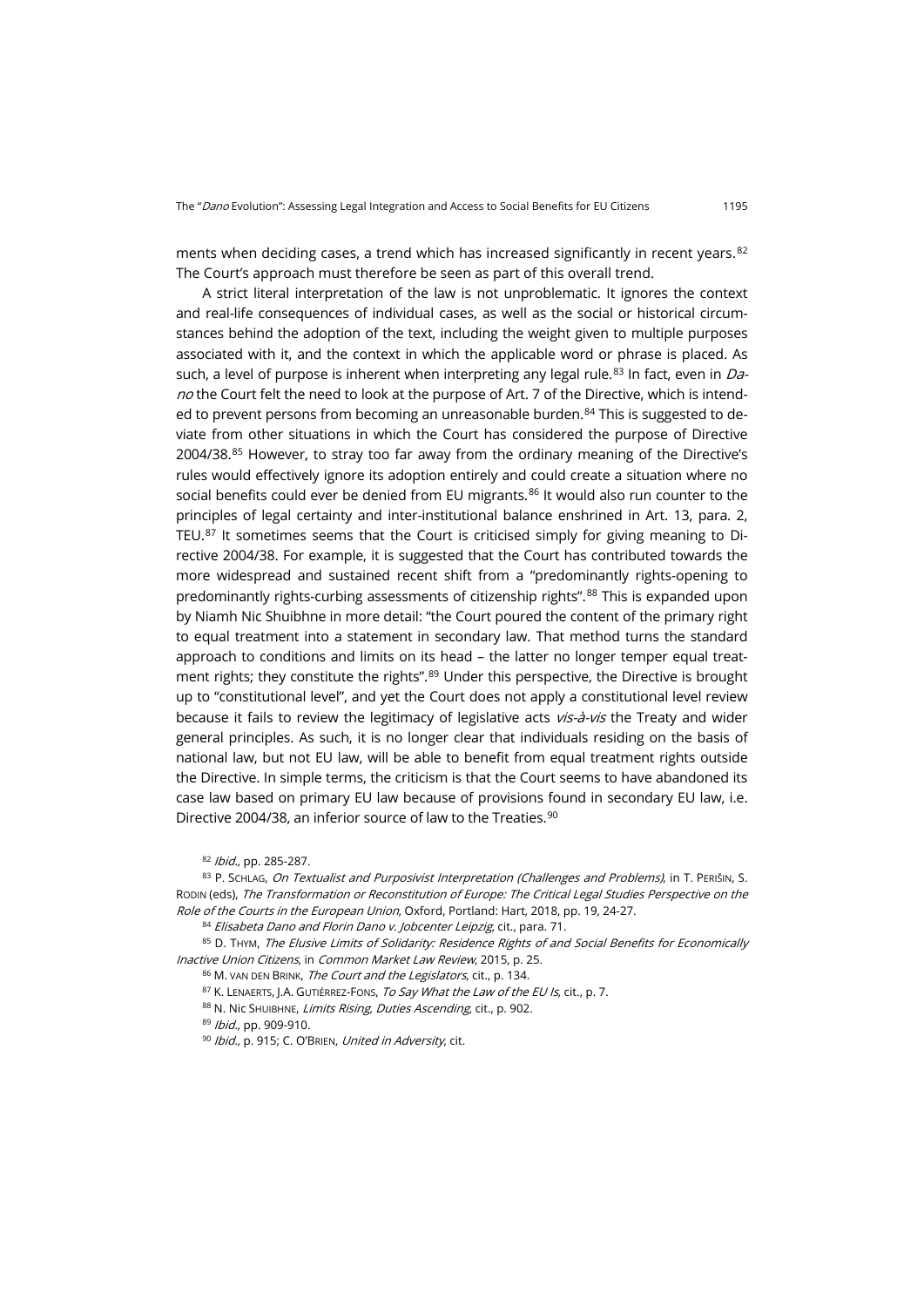The problem with such criticism is that the primary EU law itself explicitly mentions that Union citizens can only exercise their rights "in accordance with the conditions and *limits* defined by the Treaties and *by the measures adopted thereunder*".<sup>[91](#page-17-0)</sup> Free movement rights are "subject to the *limitations* and conditions laid down in the Treaties *and* by the measures adopted to give them effect". $92$  Both Arts 20, 21, TFEU suggest that the Directive merely fulfils its constitutional role laid down in the Treaties in defining the conditions and limitations under which EU citizens can move. This is different to the pre-existing secondary legislation which did not "give effect" to such primary rights. In other words, within the clear mandate given to the EU legislator in the Treaties, and on the basis of all legal bases related to the free movement of persons, the Directive comprehensively covers residency and equal treatment rights, as well as the limits thereof for all groups of EU citizens moving to another Member State. It is therefore the explicit objective of the Directive to codify and harmonise the precise conditions for the enjoyments of free-movement rights of all EU citizens as laid down in the Treaties. The Directive effectively sets a floor of minimum standards that the Member States must abide by, e.g. providing for six months' retained worker status after a period of less than 12 months employment.<sup>[93](#page-17-2)</sup> but will allow the Member States discretion to go be-yond this once they meet these minimum conditions.<sup>[94](#page-17-3)</sup> Crucially, however, Member States cannot be forced to do so based on case law preceding the Directive. A different approach in the line of cases starting with  $Förster$  and ending with the above mentioned "Dano-quartet" based on earlier case law would have meant that the Court would have gone against the exact wording of Directive 2004/38, which has to be seen as the expression of the EU legislator based on a firm mandate in the Treaties.<sup>[95](#page-17-4)</sup> It would be strange for the Court to act as if this did not exist by relying on case law from the preceding era. If this was the standard of judicial review in the future, the room of manoeuvre for the EU legislator would be significantly limited. Bearing these legal facts in mind, it seems unfair to solely criticise the Court for applying the law of the land in the form of Directive 2004/38, albeit strictly, rather than the EU legislator for adopting the Directive in its current form.

<sup>92</sup> Art. 21 TFEU (ex. Art. 18 TEC).

<span id="page-17-2"></span><span id="page-17-1"></span><span id="page-17-0"></span>93 See Art. 7, para. 3, of Directive 2004/38, cit.; as was at issue in *Jobcenter Berlin Neukölln v. Nazifa* Alimanovic and Others, cit. See also C. O'BRIEN, E. SPAVENTA, J. DE CONINCK, The Concept of Worker Under Article 45 TFEU and Certain Non-Standard Forms of Employment, Comparative Report for the European Commission, 2015[, ec.europa.eu.](http://www.ec.europa.eu/social/BlobServlet?docId=15476&langId=en)

<span id="page-17-3"></span> $94$  See Art. 37 of Directive 2004/38, cit., which explicitly states that it shall not affect any laws, regulations or administrative provisions "which would be more favourable to the persons covered by this Directive".

<span id="page-17-4"></span>95 D. THYM, The Evolution of Citizens' Rights in Light of the European Union's Constitutional Development, in D. THYM (ed.), Questioning EU Citizenship, cit.; M. VAN DEN BRINK, The Court and the Legislators, cit.

<sup>&</sup>lt;sup>91</sup> Art. 20 TFEU, last sentence (ex. Art. 17 TEC).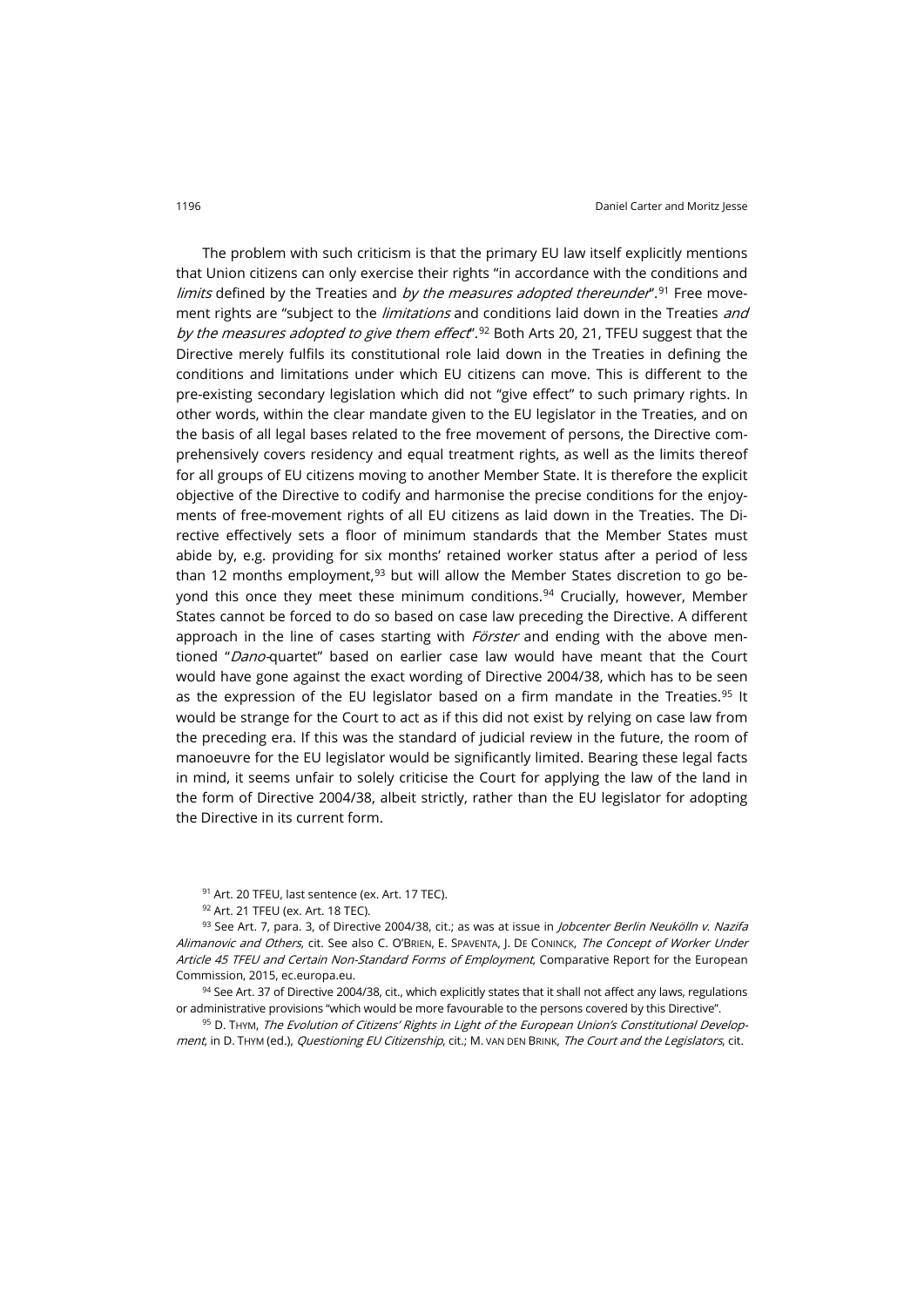#### ii.7. Evolution, not revolution

The five-step evolution of the case law leaves Union citizens in the following position: First, access to equal treatment, including social benefits and access to permanent residence depend on legal residence. *Second*, legal residence is exclusively determined with reference to Directive 2004/38. In other words, without legal residence under Art. 7 of Directive 2004/38, with very limited exceptions,<sup>[96](#page-18-0)</sup> neither equal treatment nor permanent residence can be successfully claimed. Third, the Dano "revolution" was an example of a quite ordinary evolution of judicial interpretation. This evolution began with the Förster judgment, when the Court first started to assess the legal situation of applicants exclusively within the system created by Directive 2004/38 itself, and continued with Ziółkowski, Dano, Alimanovic and other subsequent cases. The Court clearly no longer considers that it its role is to create teleological concepts such as "genuine links" or "sufficient degrees of integration" to determine the rights of applicants directly under the Treaties. Instead, all that is required is a strict reliance on the normal meaning of the wording contained in Directive 2004/38. From this perspective, the decisive and exclusive reference to Directive 2004/38 has contributed to legal certainty and is judicially coherent and, in fact, the comparative lack of attention in the recent discussion on the Ziółkowski and Förster cases, at least when compared to Dano, is surprising.<sup>[97](#page-18-1)</sup>

Whilst interesting for academic debate and providing a lot of room for manoeuvre for lawyers, the vague formulas described in step 2 above were next to useless in daily administrative practice. As Nic Shuibhne notes, "case-by-case assessments are far from per-fect, especially from the perspectives of legal certainty and workability".<sup>[98](#page-18-2)</sup> They give very little guidance as to precisely *when* a claim can be denied.<sup>[99](#page-18-3)</sup> This makes it difficult for authorities to know exactly when they can legally deny a claim to protect integrity of the national welfare system, something that was always permissible, at least in theory, accord-ing to the Court.<sup>[100](#page-18-4)</sup> As the Court has explained, the shift in approach was indeed to create a more legally certain system. In Alimanovic and Garcia-Nieto, the Court asserts that the German rule at hand enables those concerned to know "without any ambiguity, what their rights and obligations are", and as such guarantees "a significant level of legal cer-

<span id="page-18-0"></span>96 A notable exception being Court of Justice, judgment of 19 June 2014, case C-507/12, Saint Prix, where the Court held that a women could retain the status of worker after leaving work due to the "physical constraints of the late stages of pregnancy" as long as she returns to work within "a reasonable period".

<span id="page-18-1"></span> $97$  See on the development of case law and the importance of this judgment, U. ŠADL, S. SANKARI,  $Why$ Did the Citizenship Jurisprudence Change?, cit., pp. 91-109.

98 N. NIC SHUIBHNE, Limits Rising, Duties Ascending, cit., p. 913.

<span id="page-18-3"></span><span id="page-18-2"></span>99 S.K. SCHMIDT, Extending Citizenship Rights and Losing It All: Brexit and the Perils of Over-Constitutionalization, in D. THYM (ed.), Questioning EU Citizenship, cit., pp. 19, 23.

<span id="page-18-4"></span><sup>100</sup> Grzelczyk, cit., paras 42-43; see also U. ŠADL, S. SANKARI, Why Did the Citizenship Jurisprudence Change?, cit., p. 98.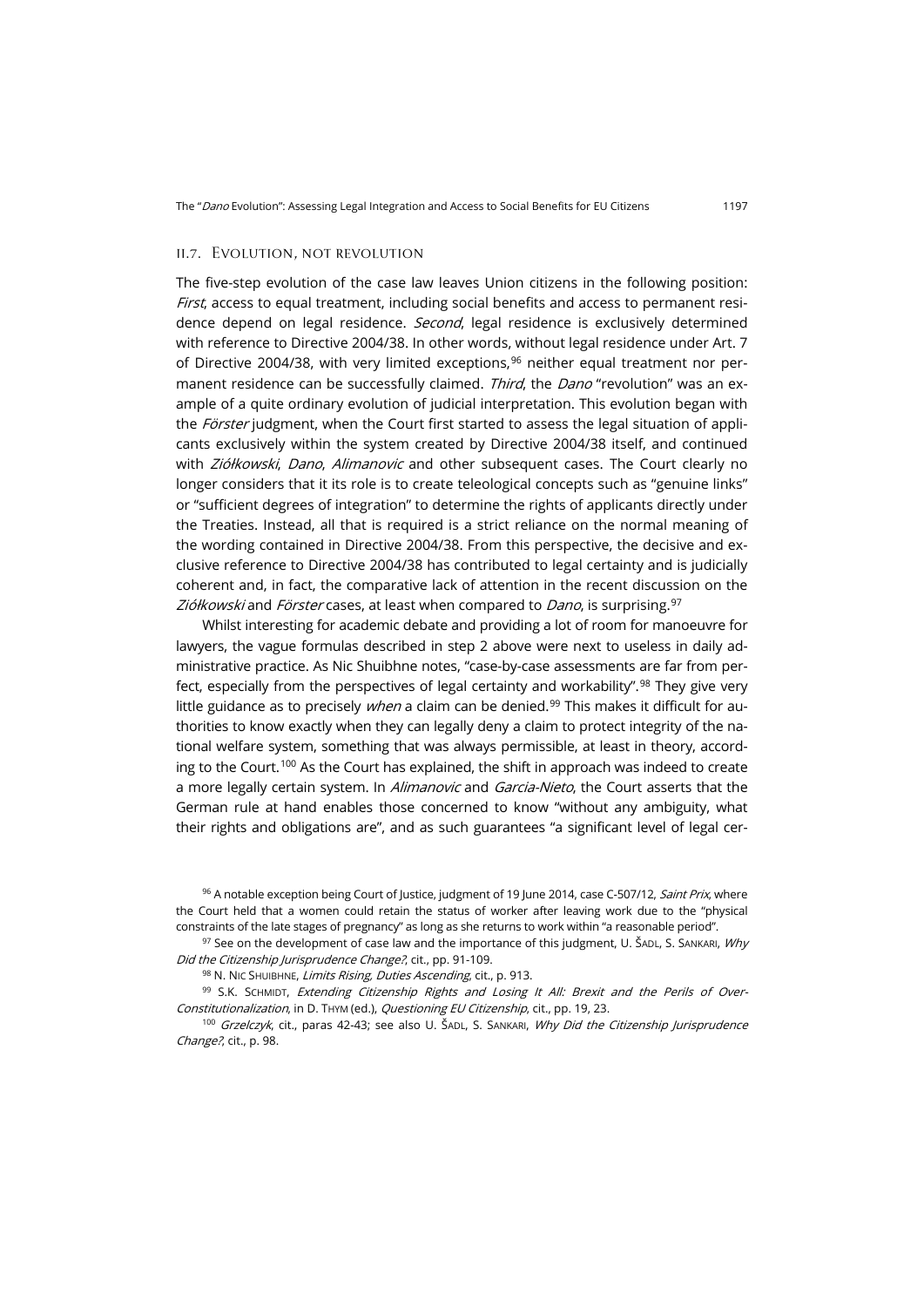tainty and transparency in the context of the award of social assistance".<sup>[101](#page-19-0)</sup> The idea is that creating strict identifiable rules, rather than vague formulas is beneficial for national administrators and applicants alike, as everyone knows where they stand. Member State legislators are also reassured since the *Förster* case, as mentioned above, that if they comply with the words of the Directive, their implementation and decisions taken based on it will not be second-guessed by the Court of Justice as they were in the past.

From this perspective, one way in which the *Dano* decision is "revolutionary" is that it constitutes a reversal of the system as it was previously understood, whereby Member States would engage on the "thorny path" of granting social benefits but then subsequently expelling EU citizens that become a burden on the social system of the host-Member State. Instead, Member States may now withhold equal treatment from "any category" of European citizens making use of their free movement rights.[102](#page-19-1) This is a valid critique, and indeed this Article will discuss in the following section some of the implications of the Court's reasoning in terms of determining when an individual has sufficient resources and/or is an unreasonable burden. However, it should initially be emphasised that in *Dano* it was already established in the facts of the case that the applicant did not have a right to reside under the Directive.[103](#page-19-2) As such, the Court was merely called upon to ask whether these individuals should be entitled to rely on the principle of equal treatment under Art. 24. The Directive is clear that this provision is only available to those citizens "residing on the basis of this Directive". Moreover, unlike Art. 6 residence which should not be lost "as long as they do not become an unreasonable burden", Art. 7 residence is only valid "as long as they meet the conditions set out therein".[104](#page-19-3) This approach would also conform with the analysis of whether individuals meet the conditions for permanent residence under Art. 16, para. 1. Lastly, it has to be questioned whether being able to make a claim for social assistance but having the possibility of it being rejected without losing a right to reside is really a worse situation for the individual in question, rather than automatically being entitled to social assistance only to subsequently find that granting this has resulted in their residence status being rescinded entirely and an expulsion order made against them?

<span id="page-19-0"></span><sup>&</sup>lt;sup>101</sup> Alimanovic, cit., para. 61; García-Nieto and Others, cit., para. 49.

<span id="page-19-1"></span><sup>102</sup> D. SCHIEK, Perspectives on Social Citizenship in the EU, cit., p. 361.

<span id="page-19-2"></span><sup>103</sup> Dano, cit., para. 44.

<span id="page-19-3"></span><sup>&</sup>lt;sup>104</sup> See Art. 14 of Directive 2004/38, cit., on the Retention of a Right of Residence.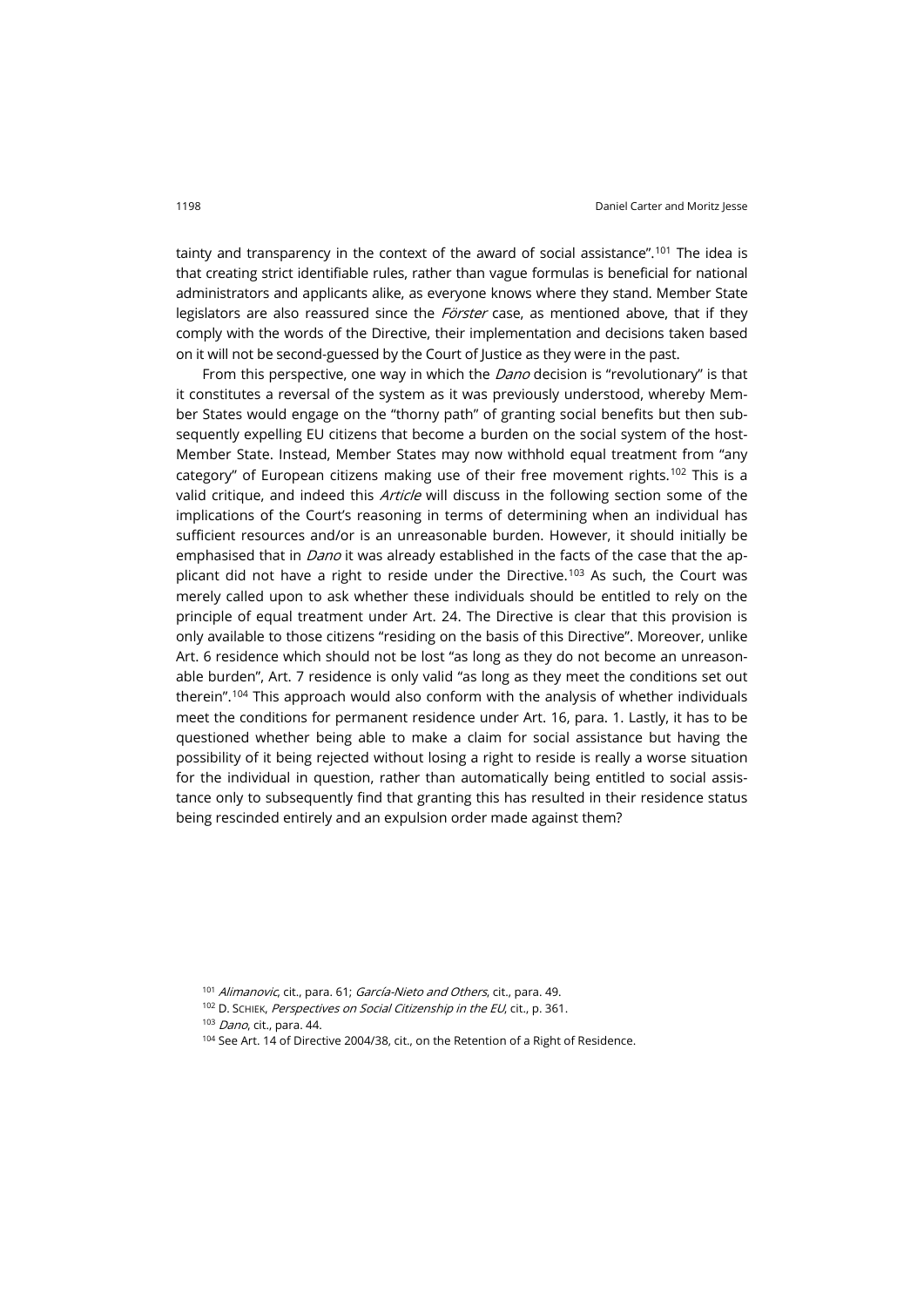### III. Beyond step no. 5 – the consequences of the Court's case law

## iii.1. The marginalization of the precariat and the Janus-faced approach of the Court

The five-step evolution explained above is for the most part judicially coherent and the increase in legal certainty can be seen as a positive development. Yet, there are certain consequences that are problematic. It cannot be emphasised enough that a direct consequence is the potential exclusion from legal residence and equal treatment of various vulnerable groups of EU citizens. A system that focusses almost exclusively on legal stay under Art. 7 of Directive 2004/38 will inherently have the same built-in bias for economically active and wealthier individuals as the Directive itself. Economically active individuals, as the original actors on the common and then internal market, have always had a privileged position over economically inactive EU citizens.[105](#page-20-0) This differentiation is deeply ingrained in EU free movement rights and leads to situations where EU law distinguishes between the "good" or "deserving" citizen, on the one hand, and the "bad" or "undeserving" ones, on the other hand.<sup>[106](#page-20-1)</sup> This means that the Directive falls short of being a tool for *positive* citizenship, or *receptive* solidarity, which argues that in order to achieve equality and fully realise social citizenship individuals, particular more vulnera-ble groups of persons, require positive rights such as welfare entitlement.<sup>[107](#page-20-2)</sup> Instead, the conditional nature of Directive 2004/38 results in the potential exclusion from protection of those EU citizens who, in fact, would need protection the most. This arguably goes against the very idea of "citizenship" as a philosophical concept and the creation of "equality" between all fellow-citizens as one of its central tenets. EU citizenship, as Dimitry Kochenov writes, "virtually never protects the weak and the needy" based on their human needs alone. As such, it does not empower but merely informs the "dogmatic ideal of a good market citizen".<sup>[108](#page-20-3)</sup> In a cruel irony, EU citizenship rights become available only for those "who do not need them and only when they do not need them".[109](#page-20-4) This becomes even more problematic as, as other scholars have rightly pointed out, EU citizens falling foul of such strict conditionality will most likely be minority groups; wom-en and disabled persons;<sup>[110](#page-20-5)</sup> and low-pay, marginal workers.<sup>[111](#page-20-6)</sup> In other words, those

<span id="page-20-6"></span><span id="page-20-0"></span><sup>105</sup> See N. NIC SHUIBHNE, The Resilience of EU Market Citizenship, in Common Market Law Review, 2010, p. 1597 et seq.; C. O'BRIEN, Civis Capitalist Sum: Class as the New Guiding Principle of EU Free Movement Rights, in Common Market Law Review, 2016, p. 937 et seq.

107 D. SCHIEK, Perspectives on Social Citizenship in the EU, cit., p. 349.

<span id="page-20-5"></span><span id="page-20-4"></span><span id="page-20-3"></span><span id="page-20-2"></span><span id="page-20-1"></span>108 D. KOCHENOV, The Citizenship of Personal Circumstances in Europe, in D. THYM (ed.), Questioning EU Citizenship, cit., p. 51.

109 P. MINDERHOUD, S. MANTU, Back to the Roots?, cit., p. 207.

110 C. O'BRIEN, United in Adversity, cit., pp. 92-102.

<sup>106</sup> N. NIC SHUIBHNE, Limits Rising, Duties Ascending, cit., p. 928.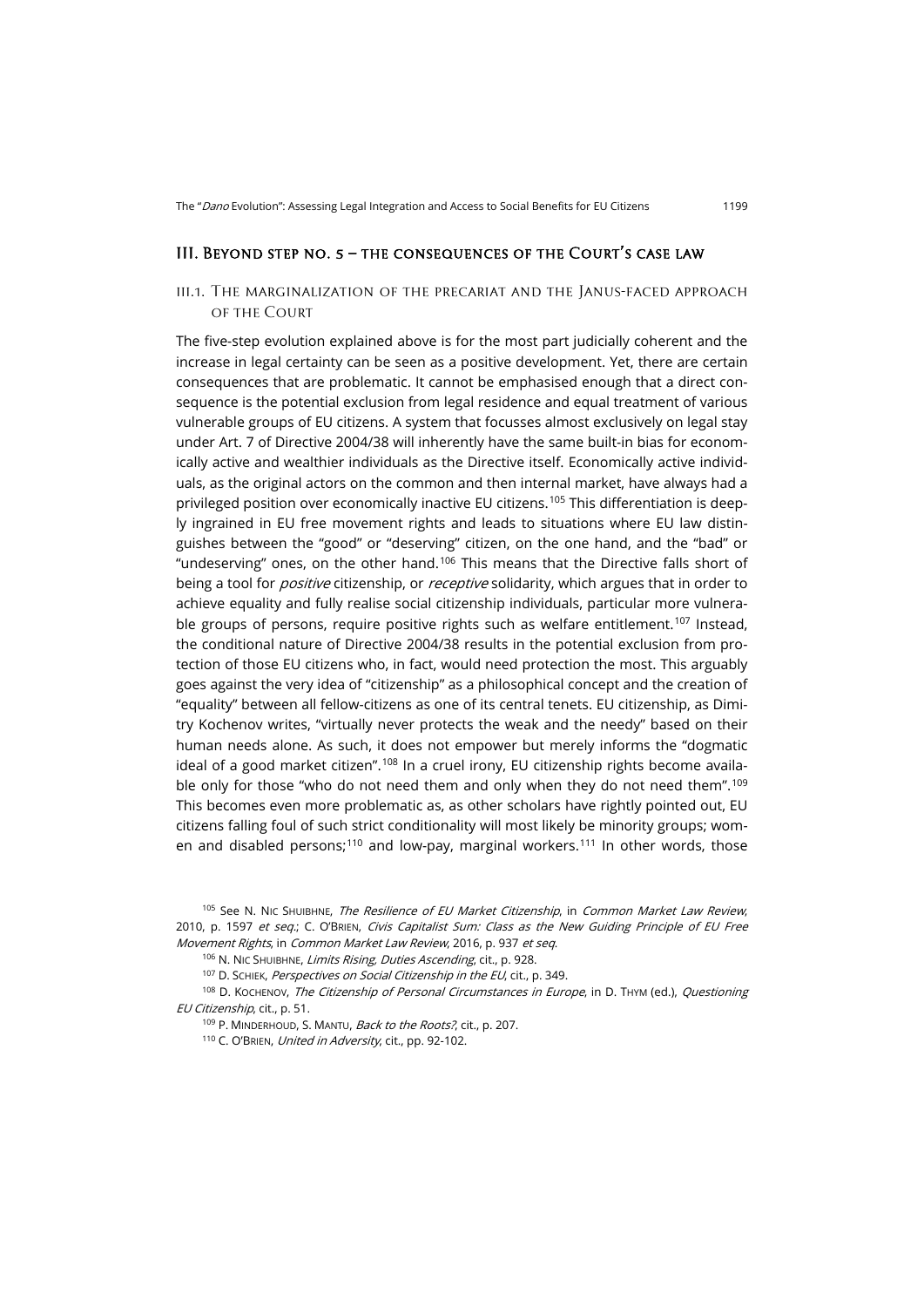already on the margins of society are stigmatised even more as "undeserving" and stand to lose out most in terms of residence and equal treatment rights.

In practice, this doctrinally defensible stance may not just lead to the granting or denial of a social benefit but can result in unlawful residence and even social exclusion. This is particularly so because those who do not meet the requirements laid down in Directive 2004/38 will not only be denied equality, as regards access to social benefits, but can be held to fall outside the scope of EU law entirely if their social benefit claim is denied because their residence is deemed illegal under Art. 7 of Directive 2004/38. In some cases, these individuals will become "tolerated" citizens,<sup>[112](#page-21-0)</sup> who are not or cannot be expelled but whose legal status is, nevertheless, technically irregular. They may form a class of "illegal migrants, living unlawfully in other Member States without equal treatment guarantees".<sup>[113](#page-21-1)</sup> This EU *Lumpenproletariat*<sup>[114](#page-21-2)</sup> has no right to residence and equal treatment, and even no rights under the Charter of Fundamental Rights of the European Union (Charter) as they fall outside the scope of application of EU law,<sup>[115](#page-21-3)</sup> a (non-)status so far unknown in EU law.

That being said, the denial of equal rights to access social assistance and problematic rights of residence to EU citizens who have never worked, have no intention to work and have no independent funds at their disposal, as in  $Dano$ , is quite normal.<sup>[116](#page-21-4)</sup> Furthermore, criticism that the EU is a "rich person's club" that only benefits the affluent few over the many is hardly a novel critique and omits the fact that the freedoms enjoyed by all EU citizens on the internal market go far beyond anything available in other legal regimes. Such developments do not signal that the Court has "abandoned" EU citizens, as is suggested.[117](#page-21-5) In fact, the exclusive focus on Directive 2004/38 by the Court has a Janus-face. Whilst *Dano* and *Alimanovic* can be seen as, on balance, *reducing* the rights available to EU citizens, there are other cases wherein a strict application of the Directive actually leads to an *increase* of rights for EU citizens. For example, in *Metock*,<sup>[118](#page-21-6)</sup> differentiations between family reunification and family formation, which were allowed under the pre-Directive Akrich case,<sup>[119](#page-21-7)</sup> were ruled out by the CJEU because such differentiations would not re-appear in Directive 2004/38. The EU legislator

<span id="page-21-0"></span>111 C. O'BRIEN, E. SPAVENTA, J. DE CONINCK, The Concept of Worker Under Article 45 TFEU and Certain Non-Standard Forms of Employment, cit.; C. O'BRIEN, United in Adversity, cit., pp. 149-159.

112 N. NIC SHUIBHNE, Limits Rising, Duties Ascending, cit., pp. 926-927.

113 D. THYM, When Union Citizens Turn into Illegal Migrants, cit.

114 D. SCHIEK, Perspectives on Social Citizenship in the EU, cit., p. 360.

<span id="page-21-3"></span><span id="page-21-2"></span><span id="page-21-1"></span>115 As the Court made explicit in Dano, cit., paras 89-91; See N. NIC SHUIBHNE, Limits Rising, Duties Ascending, cit., pp. 914-915.

<span id="page-21-7"></span><span id="page-21-6"></span><span id="page-21-5"></span><span id="page-21-4"></span>116 G. DAVIES, Has the Court Changed, or Have the Cases?, cit. See also on this issue N. NIC SHUIBHNE, The Resilience of EU Market Citizenship, cit.

117 N. NIC SHUIBHNE, Limits Rising, Duties Ascending, cit., p. 936.

<sup>118</sup> Court of Justice, judgment of 25 July 2008, case C-127/08, Metock and Others.

<sup>119</sup> Court of Justice, judgment of 23 September 2003, case C-109/01, Akrich.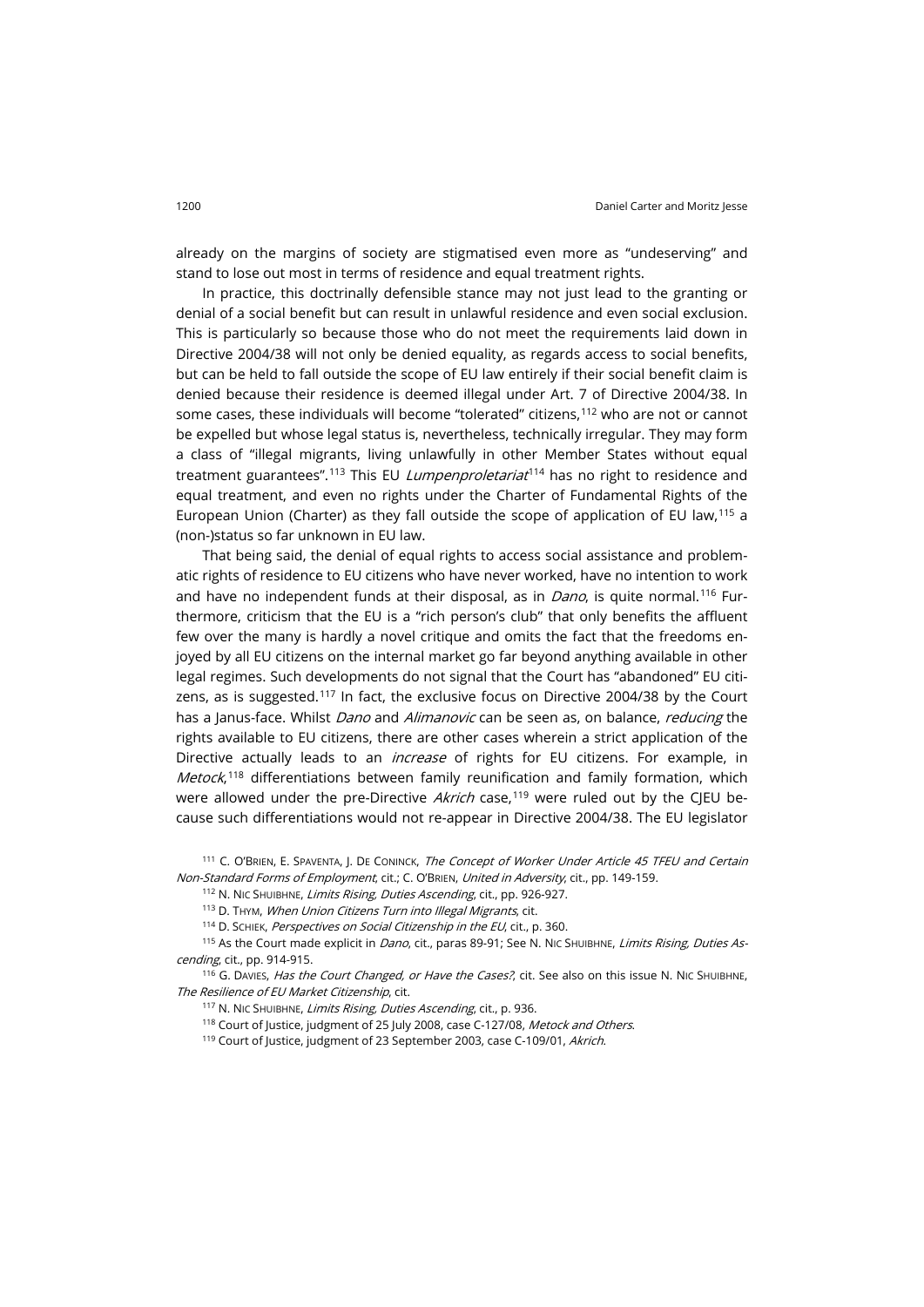refrained from codifying the Akrich rule in Directive 2004/38 and, therefore, Member States were prohibited from applying it. Whilst *Metock* is mostly seen as a decision which fits with the classic paradigm of cases in which the CJEU gradually *strengthens* the rights of EU citizens,<sup>[120](#page-22-0)</sup> such analysis overlooks the decisive and exclusive dominance the Court awarded to rules and conditions contained in Directive 2004/38 in its judgment, particularly emphasizing the choices made by the EU legislator.

Another case which fits into this line is the recent case of Coman. This decision was widely applauded for recognising the rights of same-sex spouses, married in a Member State allowing for same-sex marriages, to travel and reside with their partner through-out the EU, including return to the home state.<sup>[121](#page-22-1)</sup> The Court reasons that Directive 2004/38, which applies in analogy in situations or return to the home state,<sup>[122](#page-22-2)</sup> would allow the Member States leeway as regards the recognition of "registered partnerships" entered into in other Member States only. The recognition of these are "subject to national law". However, no such reference to national law is made in the Directive as regards the term "spouse". The Court in *Coman* focussed solely on the wording of Art. 2 of Directive 2004/38, finding that Member States cannot rely on national legislation as regards the recognition of a marriage entered into in another Member State.[123](#page-22-3) The analogous and strict application of Directive 2004/38 is also beneficial for "returning citizens" who since its adoption have found that their conditions of entry "should not, in principle, be more strict than those provided for by Directive 2004/38".[124](#page-22-4)

The fact that the *Metock* and *Coman* cases are simultaneously characterised as "rights-enhancing" judgments, while Förster, Ziółkowski, Dano and Alimanovic are seen as diminishing rights, but all, nevertheless, share Directive 2004/38 as the exclusive frame-

<span id="page-22-0"></span><sup>120</sup> P. MINDERHOUD, S. MANTU, *Back to the Roots?*, cit., p. 192; see also N. NIC SHUIBHNE, Limits Rising, Duties Ascending, cit., p. 989.

<span id="page-22-1"></span> $121$  Court of Justice: judgment of 5 June 2018, case C-673/16, *Coman and Others*, para. 25; judgment of 12 March 2014, case C-456/12, O., paras 50 and 61.

<span id="page-22-2"></span> $122$  This builds upon the "Singh principle", which states that EU rights "cannot be fully effective if such a person may be deterred from exercising them by obstacles raised in his or her country of origin to the entry and residence of his or her spouse […] when a Community national who has availed himself or herself of those rights returns to his or her country of origin, his or her spouse must enjoy at least the same rights of entry and residence as would be granted to him or her under Community law", Court of Justice, judgment of 7 July 1992, case C-370/90, The Queen / Immigration Appeal Tribunal e Surinder Singh, ex parte Secretary of State for the Home Department, para. 23; see also O., cit.

<span id="page-22-3"></span><sup>123</sup> Coman and Others, cit., para. 36. Thereafter the Court looks at potential justifications of a restriction to free movement of persons and holds them all to be inapplicable.

<span id="page-22-4"></span> $124$  See in this regard, O., cit., paras 50 and 61, with reference to The Queen v. Immigration Appeal Tribunal and Surinder Singh, ex parte Secretary of State for Home Department, cit., para. 20: "He would in particular be deterred from doing so [exercise his free movement rights] if his spouse and children were not also permitted to enter and reside in the territory of his Member State of origin under conditions at least equivalent to those granted them by Community law in the territory of another Member State"; Court of Justice: judgment of 14 November 2017, case C-165/16, Lounes, paras 60-61; judgment of 10 May 2017, case C-133/15, Chavez-Vilchez and Others, para. 55; judgment of 12 July 2018, case C-89/17, Banger, para. 35.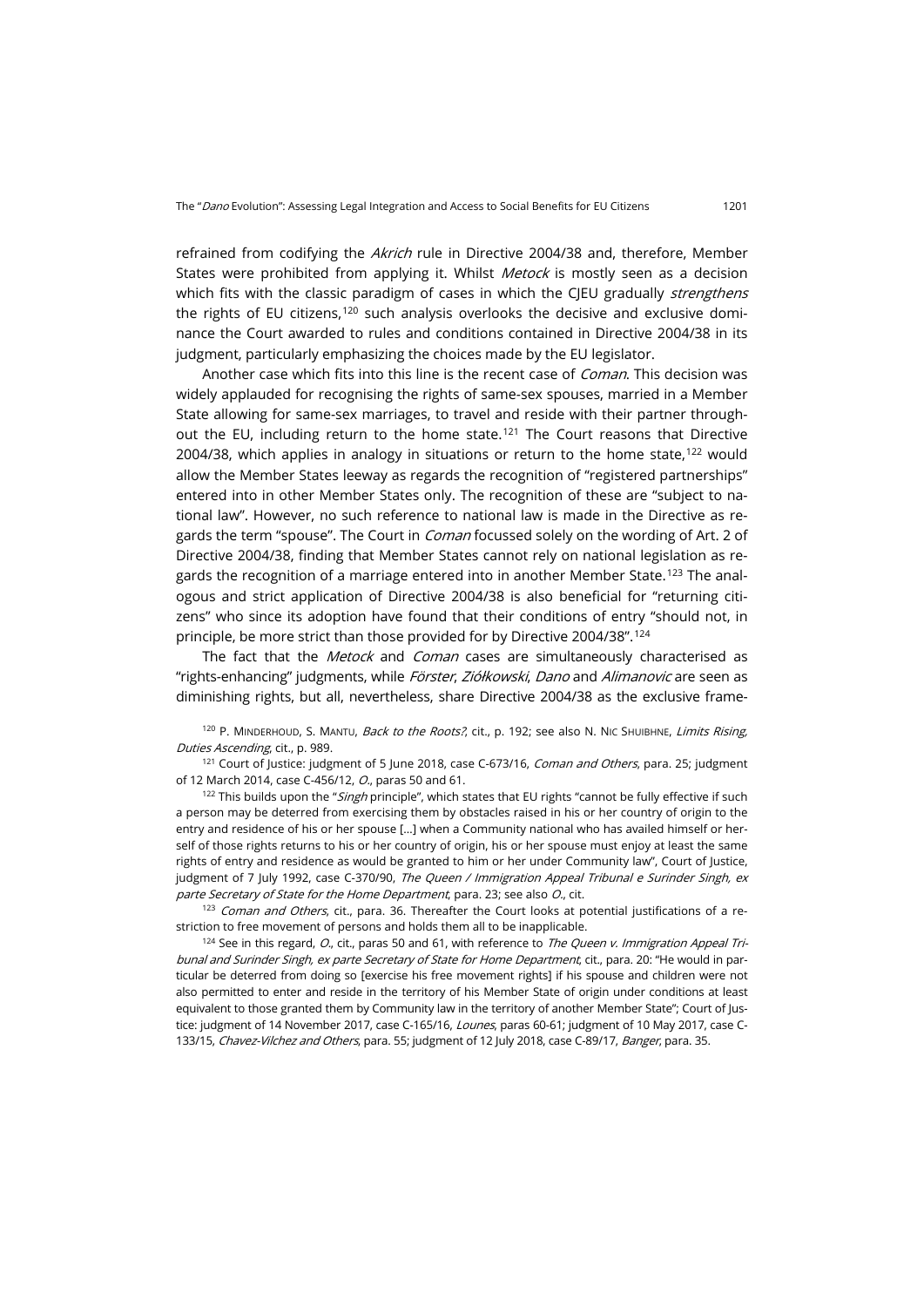work within which the Court establishes legal residence and integration, shows the Janusfaced results of the evolution of Court's case law. On the one hand, access to rights is made stricter with reference to legal residence under Directive 2003/38 exclusively, while on the other hand, the reach of rights obtained when residence is legal under the Directive is increased. The Court is, in fact, building a legally certain and coherent system of assessing legal residence and access to rights for EU citizens based on the provisions of Directive 2004/38 alone, even if its application means some EU citizens lose out.

### iii.2. Automatic findings of illegality and the demise of individual proportionality assessments

The Court's approach to interpreting Directive 2004/38 has been criticised for denying applicants individual proportionality assessments in their cases. This is particularly so when determining whether the burden placed by that specific EU citizen is "reasonable" or "unreasonable".[125](#page-23-0) In this regard, the Court has completely departed from its individualistic test last used in *Brey*,<sup>[126](#page-23-1)</sup> which was held to be "unworkable" and redundant.<sup>[127](#page-23-2)</sup> Instead, it has opted for a more "systemic" test in *Alimanovic*,<sup>[128](#page-23-3)</sup> which asserts that that a single applicant for welfare benefits could "scarcely be described as an 'unreasonable burden', however, the accumulation of all the individual claims which would be submitted to it would be bound to do so".[129](#page-23-4) In doing so, it has been claimed that the status of individual assessments is "radically downgraded",<sup>[130](#page-23-5)</sup> and that proportionality/individual assess-ments have not been "set to work" as was the case in earlier cases.<sup>[131](#page-23-6)</sup> Charlotte O'Brien is strongest in her criticism claiming that the Court uses "a sledgehammer to crack an already cracked nut", $132$  by deciding the cases without any regard given to sufficient resources or applying proportionality "at any stage" in either *Dano* or *Alimanovic*.<sup>[133](#page-23-8)</sup>

It is true that in both *Dano* and *Alimanovic* there was a distinct lack of individual assessment as to the position of the applicants at hand. However, in *Dano* the Court was merely determining whether those already deemed to be without sufficient resources, as the referring court had already established, could under the Directive rely on the principle of equal treatment to claim social assistance.<sup>[134](#page-23-9)</sup> In this situation, the Court did emphasise

<sup>125</sup> As the Court formulated in *Grzelczyk*, cit., and other cases; see C. O'BRIEN, United in Adversity, cit.

<sup>126</sup> See, *supra*, section II.2.

<span id="page-23-6"></span><span id="page-23-5"></span><span id="page-23-4"></span><span id="page-23-3"></span><span id="page-23-2"></span><span id="page-23-1"></span><span id="page-23-0"></span>127 C. O'BRIEN, United in Adversity, cit., p. 49; see also C. O'BRIEN, The ECJ Sacrifices EU Citizenship in Vain, cit., p. 216.

- $128$  To use the terminology as applied by D. THYM, The Elusive Limits of Solidarity, cit.
- 129 Alimanovic, cit., para. 62.

130 N. NIC SHUIBHNE, Limits Rising, Duties Ascending, cit., p. 913.

<sup>131</sup> G. DAVIES, *Has the Court Changed, or Have the Cases?*, cit., p. 1445.

<span id="page-23-7"></span>132 C. O'BRIEN, United in Adversity, cit., p. 49.

<span id="page-23-8"></span><sup>133</sup> *Ibid.*, pp. 51 and 55.

<span id="page-23-9"></span><sup>134</sup> Dano, cit., para. 44.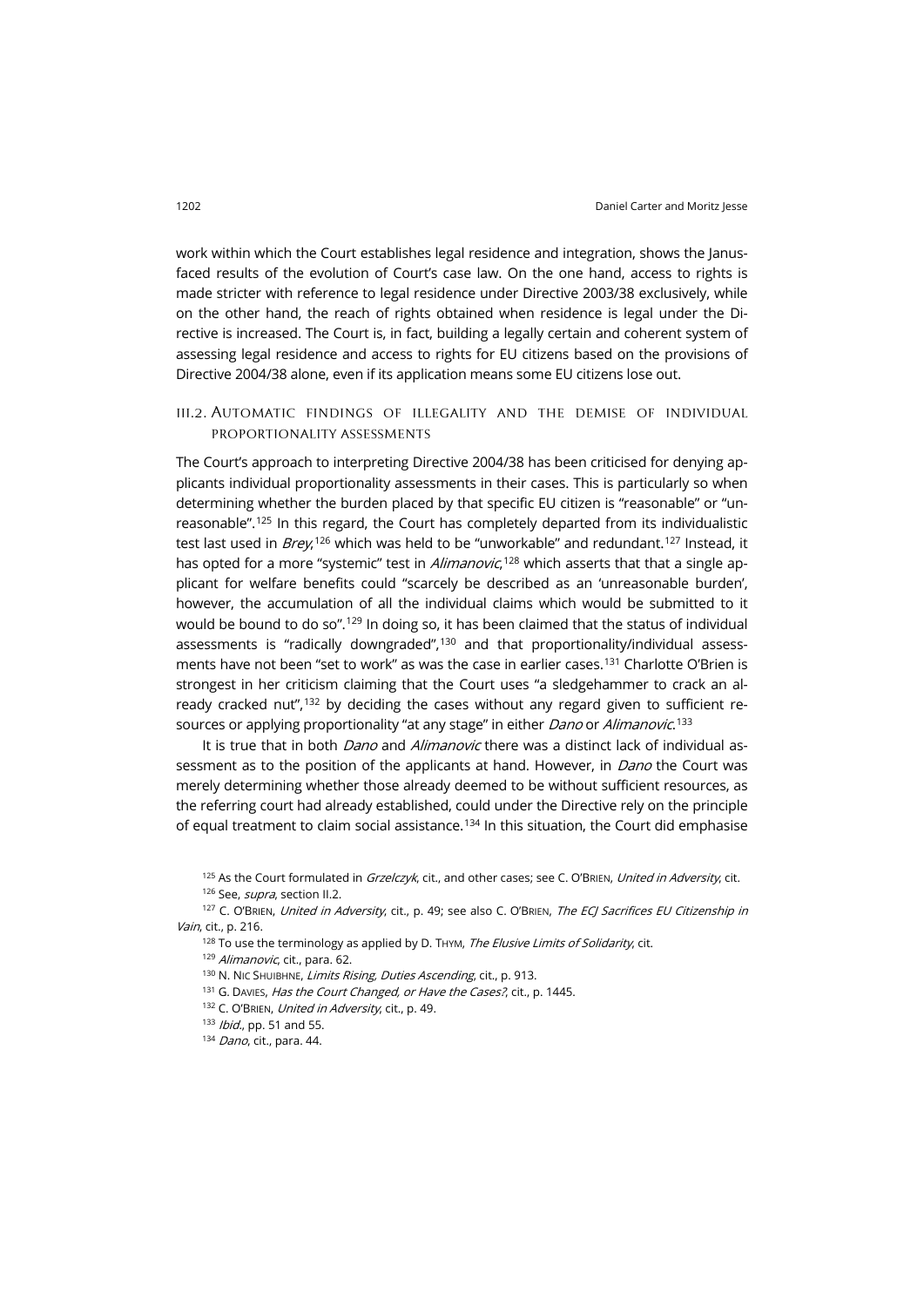that her the financial situation should be specifically examined without taking into account the benefit claimed.[135](#page-24-0) The Court did not, however, feel the need to consider the reasonableness of Ms Dano's burden. This omission is strange especially as Ms Dano is a stark example of an individual that is not entitled to social assistance or residence rights under EU law[,136](#page-24-1) as she only entered Germany to obtain social assistance despite the fact she did not have sufficient resources to claim a right of residence.<sup>[137](#page-24-2)</sup>

In *Alimanovic*, again, the Court did not assess the individual situation of the applicants, and nor did it test the German rule against the principle of proportionality after finding that it was in conformity with the wording of the Directive 2004/38. This approach differs indeed from earlier cases, such as *Baumbast*, which was decided under Art. 18 EC (now Art. 21 TFEU) and outside the scope of Directive 90/364. Back then, the Court held that any limitations to that Treaty right must be in accordance with the gen-eral principle of proportionality.<sup>[138](#page-24-3)</sup> In *Alimanovic*, however, the legal situation under Art. 45 TFEU received little attention.<sup>[139](#page-24-4)</sup> The Court held that the Directive itself established a system which considers various factors, guarantees a significant level of legal certainty and complies with the principle of proportionality.<sup>[140](#page-24-5)</sup> Whilst it is not clear just how many "various factors" Directive 2004/38 actually considers,<sup>[141](#page-24-6)</sup> the comparison between  $A$ imanovic and Baumbast is not entirely appropriate. As explained above and unlike Directive 90/364, Directive 2004/38 has as its legal bases both Arts 45 and 18 TFEU, and sets minimum standards on EU citizens' rights including retaining worker status, which the Member States cannot go below. A literal interpretation and application of this Di-rective should not be seen as disproportionate in the context outlined above.<sup>[142](#page-24-7)</sup> As such, the Court's decision to apply the standards and conditions codified by the EU legislator based on several legal bases in Directive 2004/38 is a coherent interpretation of the rules in force. The message for the Member State remains the same since the Förster decision: a word-by-word implementation of the Directive will not be second guessed by the Court.

That is not to say that the lack of individual proportionality assessments is unproblematic. It carries the danger of endorsing, albeit tacitly, national systems which employ circular arguments permitting authorities to either block economically inactive EU citizens from obtaining certain social benefits, or at least allowing said authorities to sys-

- 139 *Ibid.*, p. 51.
- 140 Alimanovic, cit., para. 61.

<span id="page-24-7"></span><span id="page-24-6"></span><span id="page-24-5"></span><span id="page-24-4"></span><span id="page-24-3"></span><span id="page-24-2"></span><span id="page-24-1"></span><sup>141</sup> Art. 7, para. 3, of Directive 2004/38, cit., the Article that decided Alimanovic, is being based almost exclusively on time spent in genuine employment.

142 See, *supra*, section II.6.

<span id="page-24-0"></span><sup>135</sup> *Ibid.*, para. 80.

<sup>136</sup> G. DAVIES, Has the Court Changed, or Have the Cases?, cit., p. 1454.

<sup>137</sup> Dano, cit., para. 78.

<sup>138</sup> C. O'BRIEN, United in Adversity, cit., pp. 42-43.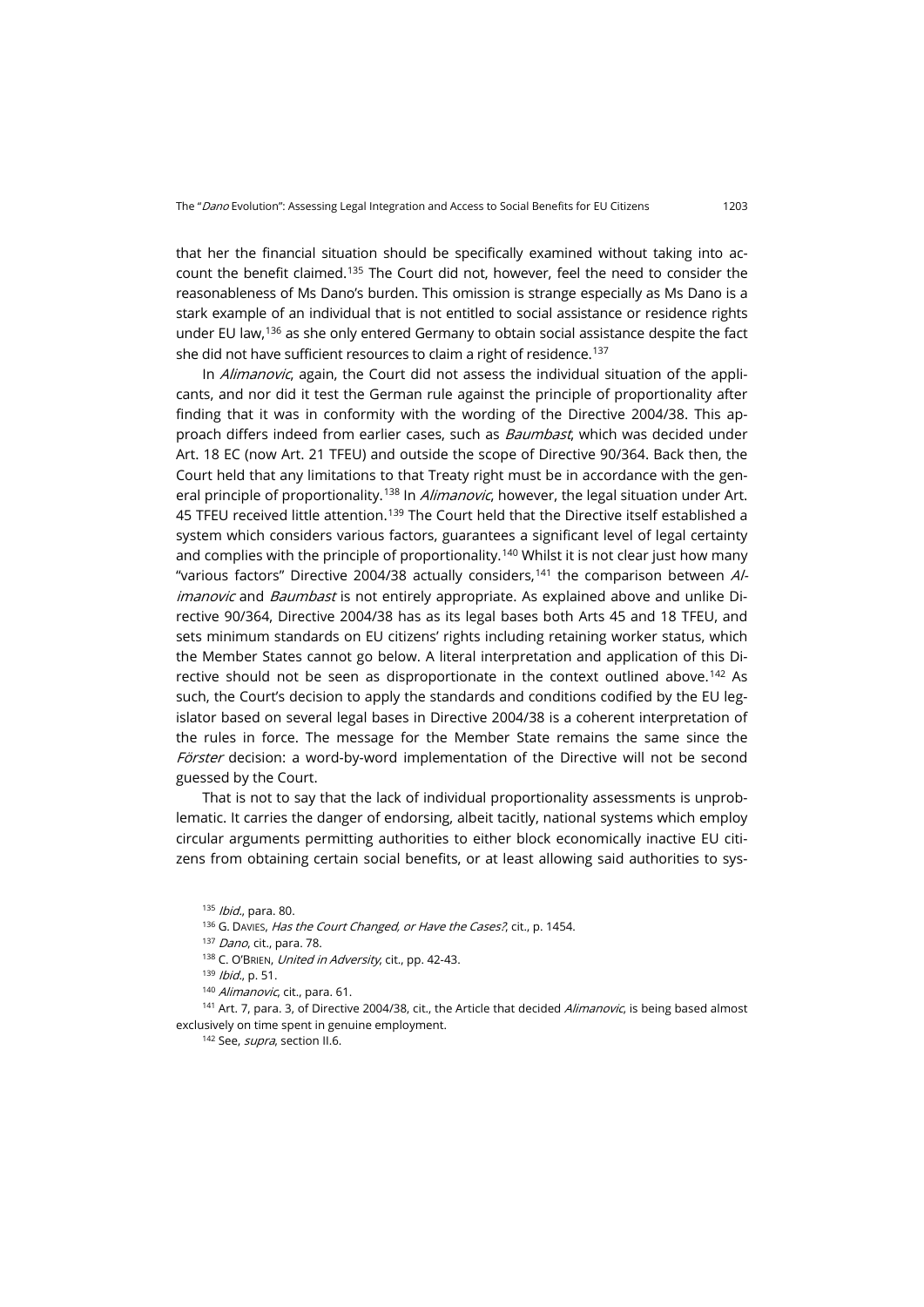tematically check individuals' residence status upon their application for social assistance. Every application for social benefits might, in such a situation, automatically lead to an assessment of legal residence of the applicant under Directive 2004/38, which in turn might lead to a finding of "illegal residence" under the Directive.<sup>[143](#page-25-0)</sup> As Daniel Thym notes, the Dano decision can be understood as meaning that "any recourse to social assistance pre-empts legal residence status", as is the case in Germany.[144](#page-25-1) Indeed, without any kind of assessment of individual circumstances, the mere application for social assistance is potentially enough to exclude their eligibility for such benefits as this by itself demonstrates their lack of resources.[145](#page-25-2) Moreover, whilst Ms Dano was denied a SGB II (Jobseeker) benefit as she was not actively looking for work and only entered Germany in order to claim social assistance benefits, Alimanovic also concerned SGB II (Jobseeker) benefits, and yet the applicants who *were* actively seeking employment were again denied such benefits due to the exception contained in Art. 24, para. 2, of Directive 2004/38. This reasoning means that SGB II (Jobseekers) benefits are seemingly inacces-sible to all economically inactive EU citizens.<sup>[146](#page-25-3)</sup>

Another clear example of this circular reasoning can be seen in *Commission v.*  $\mathcal{UK}^{147}$  $\mathcal{UK}^{147}$  $\mathcal{UK}^{147}$  which concerned the legality of the UK's "habitual residence test", that effectively imposes a right-to-reside test based on Art. 7 Directive 2004/38 upon claimants before granting Child Benefit and Child Tax Credit social benefits. The Commission claimed this legal test was not permitted under Art. 11, para. 3, let. c), of Regulation 883/2004, which imposed solely a factual test of residence. However, the Court found that Regulation 883/2004 does not harmonise the conditions for granting social security benefits, and that the UK right-to-reside test was an "integral part" of the eligibility criteria for these social benefits, which is outside the scope of the Regulation.<sup>[148](#page-25-5)</sup> Part of the Commission's complaint was that by checking individuals' residence status upon application for the benefits in question, this constituted "systematic checking" of individuals residence status, prohibited under Art. 14, para. 2, of Directive 2004/38. However, the Court disa-greed with this.<sup>[149](#page-25-6)</sup> The decision has been criticised strongly by O'Brien, who claims that the UK procedures essentially mean that no economically inactive EEA migrant, who is applying for social benefits, can ever have a right to reside, because "any benefit appli-cation is deemed to dissolve any claim to self-sufficiency".<sup>[150](#page-25-7)</sup> In other words, the mere

143 D. THYM, The Elusive Limits of Solidarity, cit.

144 *Ibid.*, p. 42.

<span id="page-25-6"></span><span id="page-25-5"></span><span id="page-25-4"></span><span id="page-25-3"></span><span id="page-25-2"></span><span id="page-25-1"></span><span id="page-25-0"></span><sup>145</sup> Although, it should be emphasized that whilst Ms Dano was excluded from social assistance benefits, she continued (before and after the decision) to receive Child Benefit (social security) for her son, which was unaffected by her social assistance claim.

146 See C. O'BRIEN, United in Adversity, cit., pp. 53-56.

<sup>147</sup> Court of Justice, judgment of 14 June 2016, case C-308/14, Commission v. United Kingdom.

148 Ibid., para. 69. See also C. O'BRIEN, The ECJ Sacrifices EU Citizenship in Vain, cit., p. 221.

149 Commission v. United Kingdom, cit., para. 84.

<span id="page-25-7"></span>150 C. O'BRIEN, The ECJ Sacrifices EU Citizenship in Vain, cit., p. 212.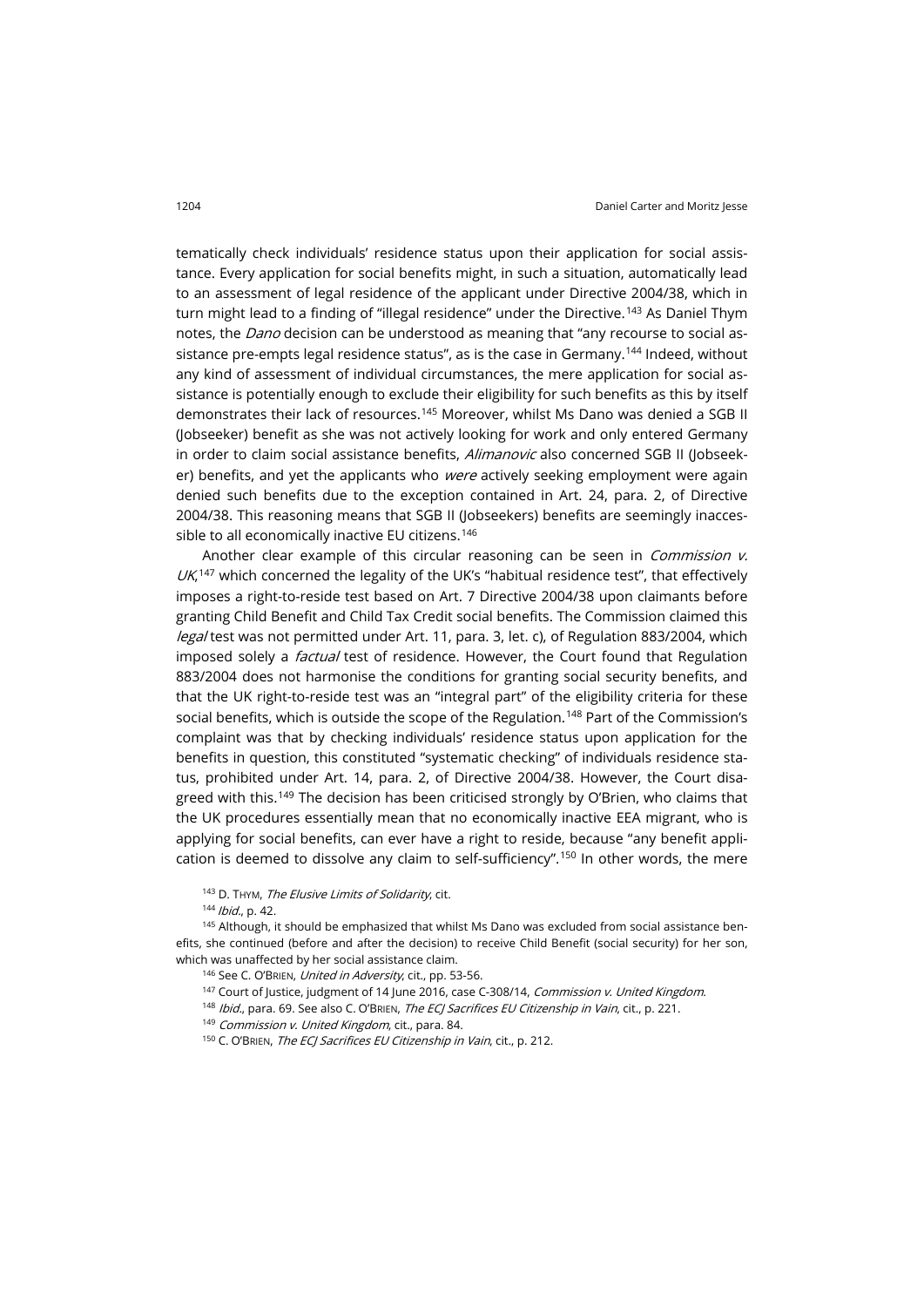application for social benefits results in a finding that the EU citizen in question does not have a right-to-reside under Art. 7 of Directive 2004/38. Furthermore, "there is no starting presumption of lawful residence, or starting position of citizenship-based eligi-bilitv that is then limited and in some cases checked".<sup>[151](#page-26-0)</sup> In fact, the individual's status is checked purely *because* they apply for such a benefit, meaning in effect there is actually a presumption of *illegality*. Given that a rejection of the social benefit results in the indi-vidual being outside the scope of application of the EU free movement rules,<sup>[152](#page-26-1)</sup> the UK system is likely to have a chilling effect on social benefit claims by economically inactive EU citizens, disproportionality affecting some of the most vulnerable persons in society.

## iii.3. The ever increasing scope of "social assistance" under Directive 2004/38

The formalised approach of the Court and the new status of the Directive has also impacted upon the range of social benefits that can be subjected to a right-to-reside test on the basis of Art. 7 of Directive 2004/38. Directive 2004/38 itself only refers to "social assistance", with "social security" benefits being coordinated by Regulation 883/2004 and its predecessors. Given that the 2004 Regulation as opposed to earlier versions, which only applied to workers, also applies to "the new category of *non-active* persons",[153](#page-26-2) it was considered that Regulation 883/2004 would apply to anyone subject to the legislation of one or more Member States, regardless of economic activity.[154](#page-26-3) The Regulation was considered to be triggered by a *factual* test of residence, rather than a legal test of lawful residence.<sup>[155](#page-26-4)</sup>

The cases of Brey, Dano, Alimanovic and Garcia-Nieto all concerned "special noncontributory cash benefits". Whilst not classified as "social security" in the strict sense, these benefits are included under Art. 70 of Regulation 883/2004, and are suggested to have the nature of both social security and social assistance.<sup>[156](#page-26-5)</sup> In these cases the Court rejected the European Commission's initial argument that social assistance, and conse-

151 Ibid.

152 See D. THYM, The Elusive Limits of Solidarity, cit., p. 21.

<span id="page-26-2"></span><span id="page-26-1"></span><span id="page-26-0"></span><sup>153</sup> Recital 42 of Regulation (EC) 883/2004 of the European Parliament and of the Council of 29 April 2004 on the coordination of social security systems; See C. O'BRIEN, The ECJ Sacrifices EU Citizenship in Vain, cit., p. 222.

<span id="page-26-3"></span><sup>154</sup> Art. 2 of Regulation 883/2004, cit.; see also Art. 11 of Regulation (EC) 987/2009 of the European Parliament and of the Council of 16 September 2009 laying down the procedure for implementing Regulation (EC) 883/2004 on the coordination of social security systems; see also International Labour Organization, International Labour Office, Coordination of Social Security Systems in the European Union: An Explanatory Report on EC Regulation No 883/2004 and Its Implementing Regulation No 987/2009, 2010, [www.ilo.org,](https://www.ilo.org/wcmsp5/groups/public/---europe/---ro-geneva/---sro-budapest/documents/publication/wcms_166995.pdf) p. 7.

<span id="page-26-5"></span><span id="page-26-4"></span>155 H. VERSCHUEREN, Free Movement or Benefit Tourism: The Unreasonable Burden of Brey, in European Journal of Migration, 2013, p. 147 et seq.

<sup>156</sup> See Opinion of AG Wahl, delivered on 29 May 2013, case C-140/12, *Brey*, para. 48.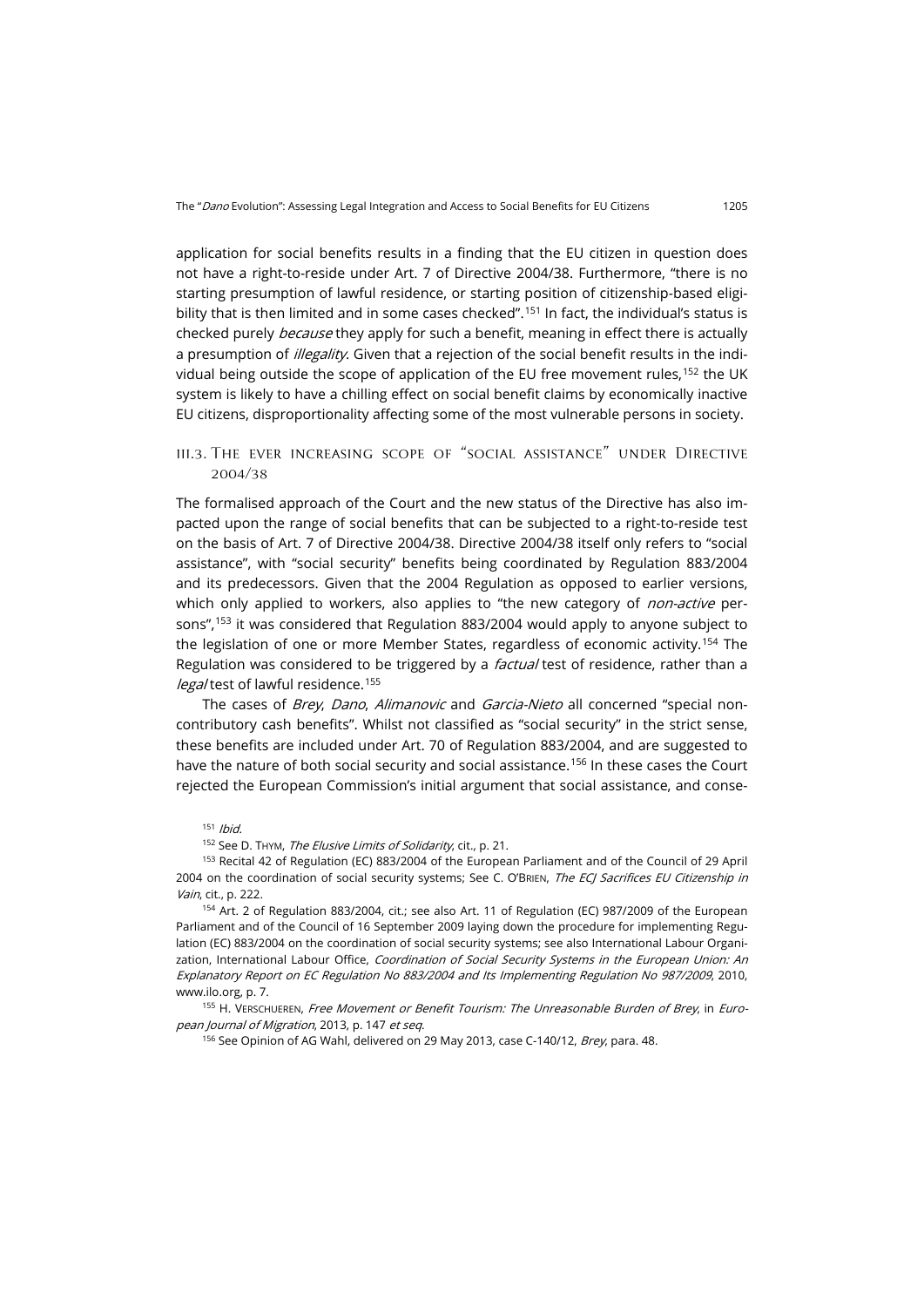quently right-to-reside tests on the basis of Directive 2004/38, could only be applied to social benefits not mentioned in Regulation 883/2004 and therefore outside its scope of application.[157](#page-27-0) Rather, it held that social assistance should have its own definition under EU law and that special non-contributory cash benefits met this definition.<sup>[158](#page-27-1)</sup> In the aforementioned *Commission v. United Kingdom* case, the Court was confronted with the application of a right-to-reside test to Child Benefit and Child Tax Credits. These were clearly not special non-contributory cash benefits,<sup>[159](#page-27-2)</sup> but rather fell under Chapter 8 of Regulation 883/2004 on Family Benefits and "must be regarded as social security benefits".<sup>[160](#page-27-3)</sup> However, the Court still held that there is "nothing to prevent, in principle, the grant of social benefits to Union citizens who are not economically active being ma-de subject to (a right to reside test)".<sup>[161](#page-27-4)</sup> According to the Court, the applicants failed to fulfil the conditions of entitlement of the benefit. The Court's reasoning suggests that potentially any social benefit, so long as it has *some characteristics* of social assistance, such as being taxpayer funded or non-contributory in nature, can be subjected to a right-to-reside on the basis of Art. 7 of Directive 2004/38, regardless of the benefit's classification under Regulation 883/2004.[162](#page-27-5)

The application of Art. 7 criteria to social security benefits has been criticised for undermining the political compromise at the heart of both pieces of legislation adopted in 2004, as well as the differentiation between the two types of social benefits that flow from it.<sup>[163](#page-27-6)</sup> Furthermore, in *Commission v. United Kingdom* the Court relies upon para. 83 of *Dano* and para. 44 of *Brey* to come to this conclusion. However, both cases concern special non-contributory cash benefits, which are a special category within Regulation 883/2004. The Court ignores the differentiation of benefits within the Regulation and applied them as if there was one general rule applicable to all social benefits. As a result, the conflation of the two legal instruments makes the equal treatment provision in Art. 4 of Regulation 883/2004 almost redundant.<sup>[164](#page-27-7)</sup> At the same time, the Court has made relying on the equality clause in Art. 24 of Directive 2004/38 difficult in cases involving applications for social security benefits for inactive EU citizens regardless of the status of the benefit in question under Regulation 883/2004. Potentially *all* applications for social benefits can be subjected to a right-to-reside test, with all problems attached to the circular application of such tests outlined in the previous section.

157 See Brey, cit., para. 48.

158 *Ibid.*, paras 58-59.

<span id="page-27-3"></span><span id="page-27-2"></span><span id="page-27-1"></span><span id="page-27-0"></span><sup>159</sup> Indeed, the original complaint included special non-contributory cash benefits but these were removed following the Brey and Dano decisions. See Commission v. United Kingdom, cit., para. 27.

160 Commission v. United Kingdom, cit., para. 60.

161 *Ibid.*, para. 68.

162 Ibid., para. 51. See also C. O'BRIEN, The ECJ Sacrifices EU Citizenship in Vain, cit., p. 220.

<span id="page-27-7"></span><span id="page-27-6"></span><span id="page-27-5"></span><span id="page-27-4"></span>163 H. VERSCHUEREN, Free Movement or Benefit Tourism, cit., pp. 159-165; see also C. O'BRIEN, The ECJ Sacrifices EU Citizenship in Vain, cit.

164 C. O'BRIEN, United in Adversity, cit., p. 51.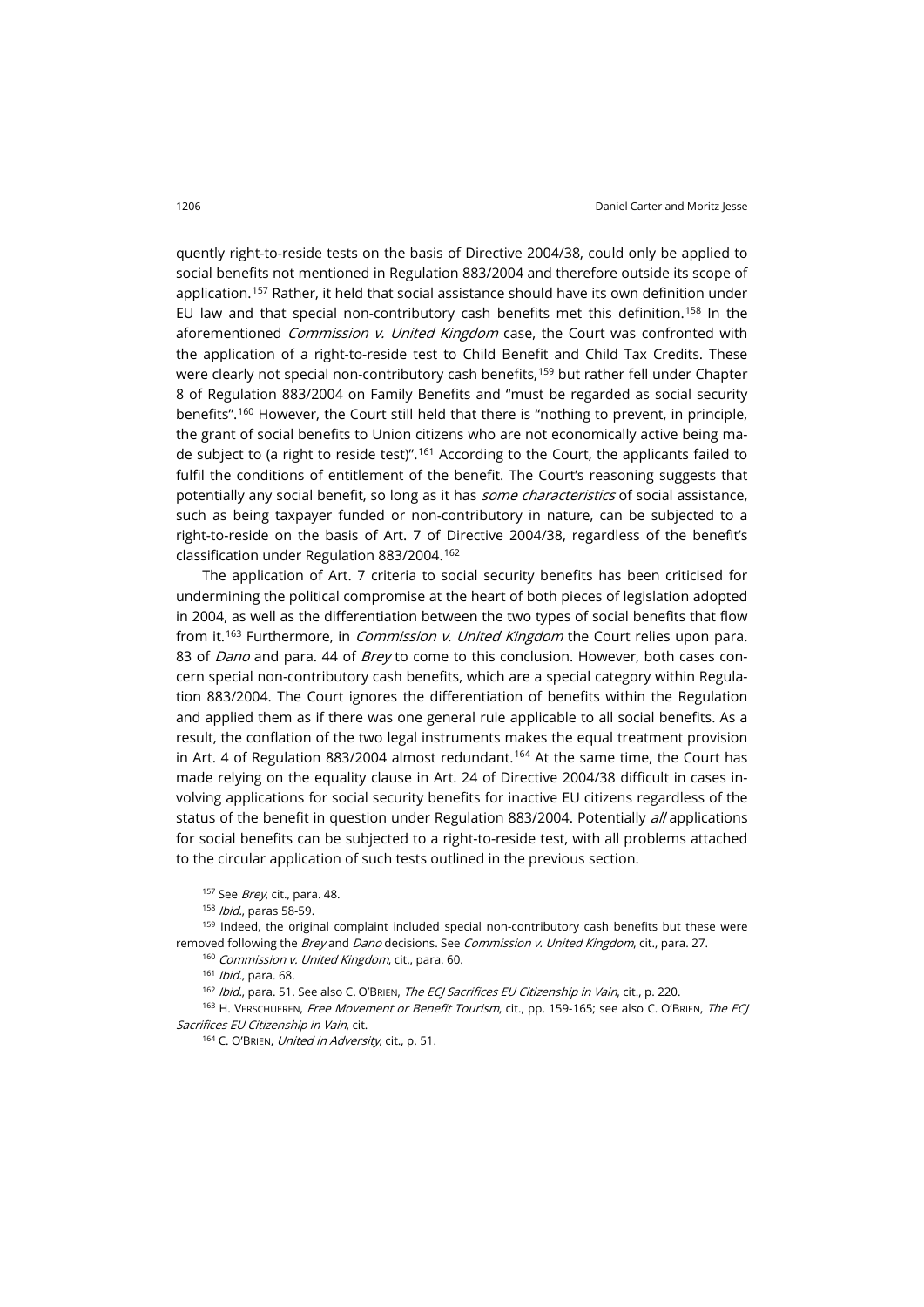## IV. Conclusion

Contrary to what is sometimes claimed, this Article has made the argument that the Court is not working to "advantage the few, excluding the many".<sup>[165](#page-28-0)</sup> Recognising that the Court is caught between a "rock and a (very) hard place",  $166$  and unable to please everybody, it has been shown that at least for the most part the Court's reasoning is logical and judicially coherent. The development of legal residence and accessing social benefits has developed from the initial introduction of secondary legislation, to the establishment of Union citizenship, and the adoption and interpretation of Directive 2004/38 through five major steps. Where this Article departs from much other scholarly opinion is by asserting that, in fact, the major factor in the Court's evolving approach is the adoption and subsequent implementation, application and interpretation of Directive 2004/38. In this respect, the Court is merely following its traditional method of interpreting EU rules by sticking to a formal, textual interpretation of the law following the adoption of secondary legislation. Criticism that the Court is re-establishing the dichotomy between economically active and inactive individuals often misses the point that these differences are clearly manifest in Directive 2004/38, which also adds categories of citizens who benefit from equal treatment without economic activity, such as persons with sufficient means and permanent residents. The Directive has been interpreted to create a closed system for the definition of legal residence whereby, with very limited exceptions, only residence that is considered lawful under the Directive itself will be accepted by the Court. Only legal residence as defined by the Directive can lead to permanent residence, as stated in Ziółkowski, and only such legal residence gives access to equal treatment with Member State nationals, as can be seen in *Dano* and Alimanovic. Yet, this exclusive reference to the Directive can also be beneficial for other groups of EU citizens, as for example the *Metock* and *Coman* cases have shown.

The reliance on Directive 2004/38 has changed the dynamics of law governing EU citizenship. First, as has been shown, the Court is building a coherent and simplified approach to rights enjoyed by EU citizens based on a strict interpretation of Directive 2004/38. This will increase legal certainty for applicants and national authorities involved in decision making. *Second*, by following the wording of the Directive and accepting literal implementations of the Directive by the Member States since the Förster case, the Court has achieved two things. It has assured Member States that their implementation of the Directive, if true to its wording, is safe from being second guessed by the Court on grounds of primary law. Member States can always provide more rights than prescribed by the Directive, however, they will not be forced to do so. In addition, the Court has taken itself out of the line of fire in the sensitive political discussions about access to social benefits for (economically inactive) EU citizens. It may be that the Court

<span id="page-28-1"></span><span id="page-28-0"></span><sup>165</sup> E. SPAVENTA, *Earned Citizenship*, cit., p. 223.

<sup>166</sup> N. NIC SHUIBHNE, Limits Rising, Duties Ascending, cit., p. 916.